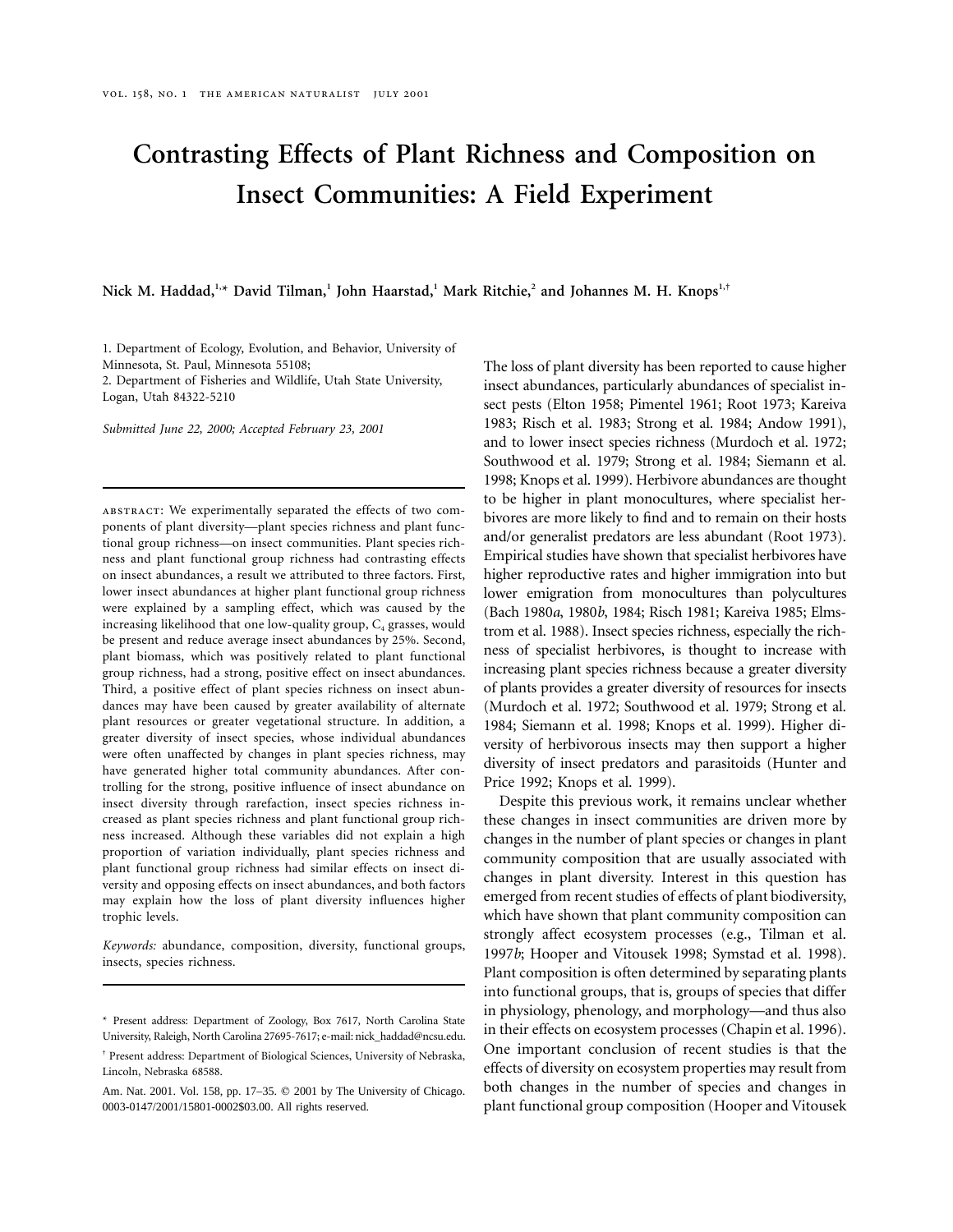1997, 1998; Tilman et al. 1997*b*; Symstad et al. 1998; Hector et al. 1999).

Although plant functional groups in these studies were not chosen specifically for their effects on insects, insects might be expected to respond to changes in plant functional group composition for two reasons. First, plants within the same functional group, which are often determined with respect to plant resource use, have some similarities in tissue quality. For example, legumes are typically separated from other forbs because they fix nitrogen. Their high tissue nitrogen would then provide a higher-quality resource for herbivores (e.g., Mattson 1980; Strong et al. 1984). Likewise, grasses are often divided by their photosynthetic pathway (which also corresponds to differences in growing season). Warm-season grasses that photosynthesize via the  $C_4$  pathway generally have low tissue nitrogen, higher toughness, and structural characteristics that protect starches and nutrients from herbivores (Caswell et al. 1973). Thus, they are poorer-quality food resources for herbivores (Boutton et al. 1978; Kroh 1978; Pinder and Kroh 1987). The second reason insect communities might respond to plant composition is that functional groups separate plants into species that are more similar taxonomically. Insects are often specialists within a plant genus or family, and functional groups encompass the food plants of these herbivores.

We tested two primary hypotheses regarding the effects of plant species richness, plant functional group richness, and plant functional group composition on insect communities in a grassland experiment. First, we tested the hypothesis that higher plant diversity causes lower total insect abundances and that the negative effects of plant diversity are best explained by higher plant functional group richness rather than by higher plant species richness. This hypothesis arises from work in agroecosystems, where monocultures have higher insect abundances (measured either for individual species or for the entire insect community) than polycultures composed of very different plant functional groups, such as corn (grass), beans (legume), and squash (forb; Bach 1980*a*; Risch 1981; Andow 1990), or agricultural crops and weeds (Pimentel 1961; Tahvanainen and Root 1972; Root 1973). If, as we hypothesized, higher plant functional group richness causes lower total insect abundances and explains the negative relationship between plant diversity and insect abundances, then changes in plant species richness within functional groups would have no effect on insect abundances. An alternative hypothesis is that plant species richness has an opposite, positive effect on total insect abundances. This hypothesis has some support from evidence of associational susceptibility, whereby a less preferred host attracts more herbivores in polyculture because it is planted with a more preferred host (Bach 1980*b*; Brown and Ewel 1987;

Wahl and Hay 1995) and from evidence of polycultures increasing abundances of generalist herbivores that can exploit alternative hosts (Risch 1981).

Our second primary hypothesis was that higher plant species richness, rather than higher plant functional group richness, best explains higher insect species richness. In other experiments, insect species richness has been shown to be positively related to plant species richness (Knops et al. 1999) and to plant functional group richness (Siemann et al. 1998; Symstad et al. 2000). We did not replicate the results of previous studies. Here, we separated the effects of plant species richness, plant functional group richness, and plant functional group composition on insect diversity. Our hypothesis that plant species richness has the strongest positive effect on insect species richness was based on the observation that the diversity of insects is often correlated with the diversity of resources (e.g., Murdoch et al. 1972; Strong et al. 1984; Siemann et al. 1998; Knops et al. 1999), regardless of plant functional types. In addition to studies of the entire insect community, we also analyzed the responses of the abundance and diversity of each insect trophic group and herbivore feeding guild.

The two community attributes that are the focus of this article, insect species richness and insect abundance, may each help to inform the response of the other factor. Insect species richness is often positively correlated with total insect abundance because sampling more individuals leads to higher counts of species. In our analyses of total insect species richness, we used rarefaction to estimate insect species richness before testing for effects of plant species richness, plant functional group richness, or plant composition. Knowledge of the number of species may in turn help to interpret responses of insect abundances in the entire community. Most previous studies of insect responses to plant diversity have focused on one insect species (Tahvanainen and Root 1972; Bach 1980*a*; Risch 1981; Andow 1991; but see Root 1973). We examined the responses of several of the most abundant individual herbivore species to plant species richness and plant functional group richness, as well as responses of the entire insect community. The total insect community integrates the individual responses of many insect species, and the mean response of insects per species provides a standard to compare effects of plant diversity on total community abundance to the numerical responses of individual species.

### **Material and Methods**

# *Plant Species Richness*  $\times$  *Plant Functional Group Richness Experiment*

To separate the effects of plant diversity on insects, we studied insect communities in a well-replicated, randomized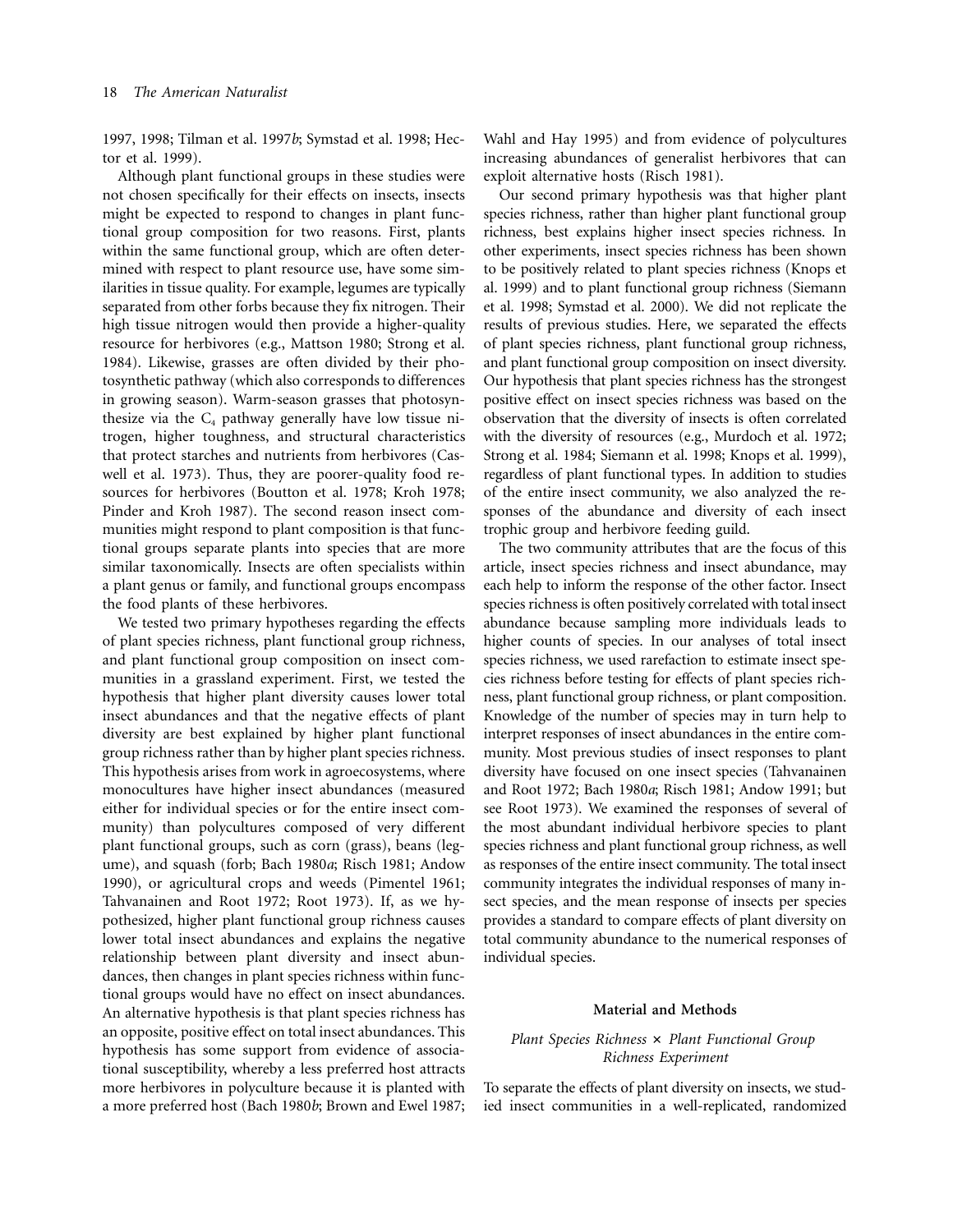experiment where both plant species richness and plant functional group richness were manipulated (described in Tilman et al. 1997*b*; Siemann et al. 1998; Knops et al. 1999). The experiment was developed to test for effects of plant biodiversity on a host of community and ecosystem properties, including responses of insects. The experiment was conducted at Cedar Creek Natural History Area in eastcentral Minnesota and consisted of 342 experimental plots, each 169 m<sup>2</sup>, that formed an  $18 \times 19$ -plot grid. The experiment was created in 1994 when plots were planted with either zero, one, two, four, eight, 16, or 32 perennial, savannah grassland species representing zero to five functional groups (table 1; Tilman et al. 1997*b*). Insects were sampled in 285 of the 342 plots that were designed to separate the effects of plant species richness and plant functional group richness. Plots were created in three ways. First, we created 163 plots by randomly drawing one, two, four, eight, or 16 species from a pool of 18 species that represented five functional groups. Second, to balance the design with a similar number of plots containing each combination of plant species richness and plant functional group richness, we created 76 additional plots by first randomly drawing one to three functional groups (from the pool of five functional groups) and then randomly drawing two, four, or eight species in those functional groups that were contained in a larger pool of 34 species. The expanded pool of species was needed to create, for example, plots with eight species from one functional group, which was not possible in random draws from the pool of 16 species. Third, we created 46 additional plots with the highest level of plant species richness and plant functional group richness by planting 32 species chosen from the pool of 34 species. We attempted to maintain treatment levels by periodic removal of weeds and application of herbicides, and four species with poor germination success were replaced in 1995. However, because all species did not germinate in all plots where they were planted and because weeding did not eradicate all unwanted species, imposed levels of plant species richness were approximate. All plots were burned in May 1997 to prevent litter accumulation, which could affect plant species composition. We recognize that burning could influence insect communities. Siemann et al. (1997) found individualistic responses of many species to fire at Cedar Creek; however, they found little effect of fire frequency on total insect species richness or abundance. In addition, in a review of the history of fire at Cedar Creek, Tilman et al. (2000) found evidence for annual to biennial burn frequency.

Plant species were classified into five functional groups based on their physiological, phenological, and morphological characteristics, which included their resource requirements, seasonality of growth, and life history. Functional groups were chosen based on plant attributes within ecosystems and not with respect to their impacts on in**Table 1:** Plant species and their functional group designations in the experiment

| Plant species            | Plant functional group |
|--------------------------|------------------------|
| Achillea millefolium     | Forb                   |
| Agropyron repens         | $C_3$ grass            |
| Agropyron smithii        | $C_3$ grass            |
| Amorpha canescens        | Legume                 |
| Andropogon gerardii      | $C_4$ grass            |
| Asclepias tuberosa       | Forb                   |
| Astragalus canadensis    | Legume                 |
| Baptisia leucantha       | Legume                 |
| Bouteloua curtipendula   | $C_4$ grass            |
| Bouteloua gracilis       | $\mathrm{C}_4$ grass   |
| Bromus inermis           | $C_3$ grass            |
| Buchloe dactyloides      | $C_4$ grass            |
| Calamagrostis canadensis | $C_3$ grass            |
| Coreopsis palmata        | Forb                   |
| Elymus canadensis        | $C_3$ grass            |
| Koeleria cristata        | $C3$ grass             |
| Leersia oryzoides        | $C3$ grass             |
| Lespedeza capitata       | Legume                 |
| Liatris aspera           | Forb                   |
| Lupinus perennis         | Legume                 |
| Monarda fistulosa        | Forb                   |
| Panicum virgatum         | $C_4$ grass            |
| Petalostemum candidum    | Legume                 |
| Petalostemum purpureum   | Legume                 |
| Petalostemum villosum    | Legume                 |
| Poa pratensis            | $C_3$ grass            |
| Quercus ellipsoidalis    | Woody                  |
| Quercus macrocarpa       | Woody                  |
| Rudbeckia hirta          | Forb                   |
| Schizachyrium scoparium  | $C_4$ grass            |
| Solidago nemoralis       | Forb                   |
| Solidago rigida          | Forb                   |
| Sorghastrum nutans       | $C_4$ grass            |
| Sporobolus cryptandrus   | $C_4$ grass            |
| Stipa spartea            | $C_3$ grass            |
| Vicia villosa            | Legume                 |
| Zizea aurea              | Forb                   |
|                          |                        |

sects. However, the classification organized plants in ways that have relevance to insects, particularly in their taxonomic relatedness and in their relative tissue quality. Coolseason grasses that photosynthesize via the  $C_3$  pathway have higher tissue nitrogen than do warm-season grasses that photosynthesize via the  $C_4$  pathway. Forbs are herbaceous dicots. Legumes are forbs that fix nitrogen, the limiting nutrient at Cedar Creek (Tilman 1987). Woody plants produce a perennial stem.

Plant community and nutrient responses to the manipulations were described in Tilman et al. (1997*b*). In each plot, we estimated actual plant species richness and percentage cover by each plant species in four  $0.5 \times 1$ -m subplots and then took the average values from the four sub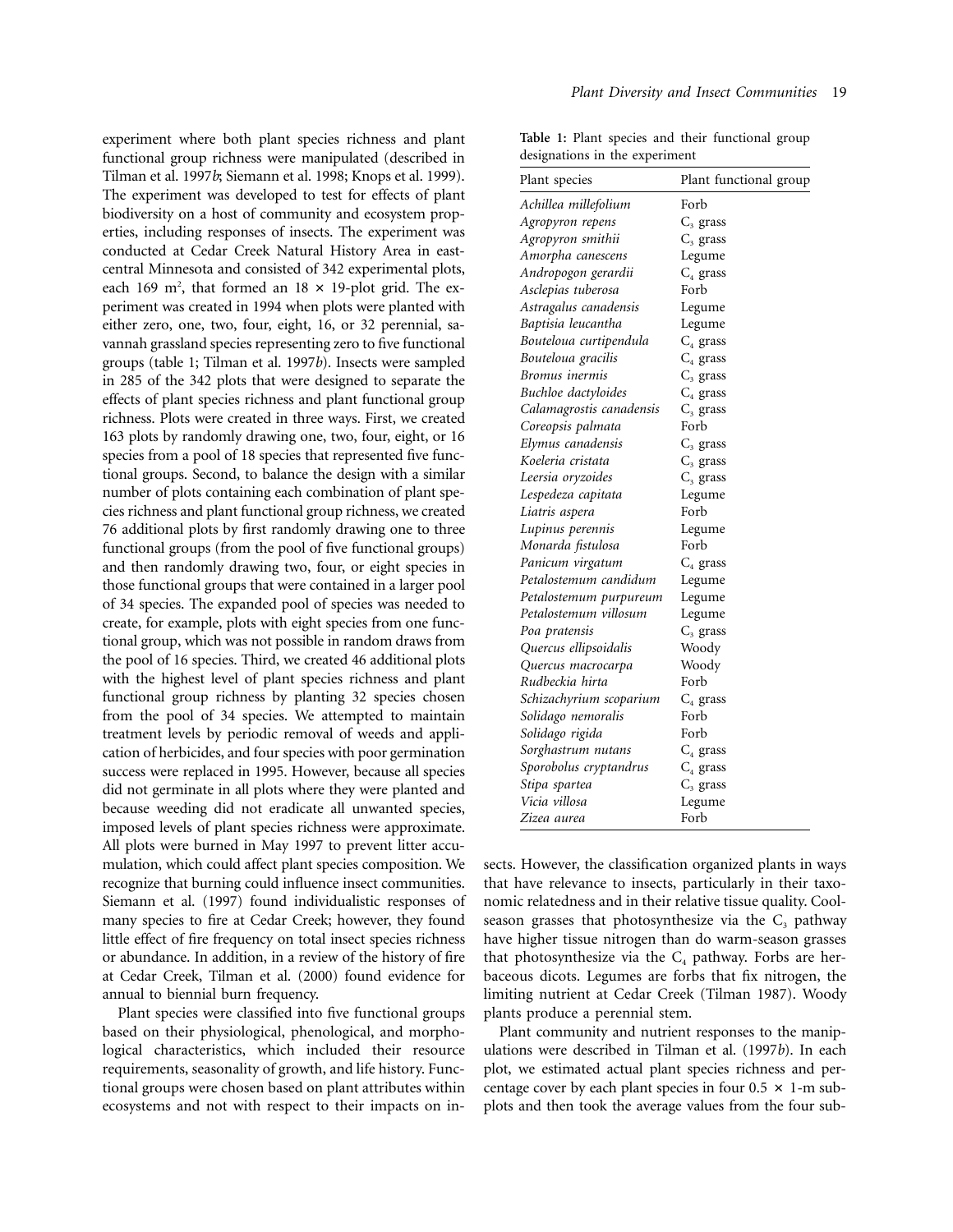plots to generate one estimate per plot. We measured peak aboveground living plant biomass (a strong correlate of aboveground plant productivity because there was little overwintering aboveground production) by clipping four  $0.1 \times 3.0$ -m strips per plot that were then combined, dried to a constant dry weight at 55°C, and weighed. To measure plant tissue nitrogen and carbon, plant samples were ground and analyzed on a Carlo Erba NA 1500 elemental analyzer (Carlo Erba Instruments, Milan).

### *Insect Samples*

Insects and terrestrial arthropods were collected three times during the season of greatest plant production, on June 20, July 28, and August 22, 1997. We swept each of the 285 plots with a 38-cm-diameter muslin net, which we swung 25 times while walking in a line 3 m from the plot edge. We swept plots rather than sampling by another method (like suction sampling) because we decided to cover a larger area that would better represent plot level characteristics of the plant and insect community and because previous work at Cedar Creek has demonstrated that insect community responses to changes in diversity were similar when insects were collected by sweeping or by a D-vac (Siemann 1998; N. M. Haddad, unpublished data). One bias of sweep sampling is against some leaf minors and galling insects, which are often specialized and would thus respond to changes in plant species richness and resource concentration. Specimens were identified to species or morphospecies within known genera or families and counted.

Insect abundance was quantified as the total number of individuals. A second analysis that is not presented here quantified insect abundance as insect biovolume, an approximation of biomass, which was calculated as the average product of the maximum length, width, and thickness of each species (Siemann et al. 1996; Haddad et al. 2000). The number of individual insects and insect biovolume were highly correlated (Pearson correlation coefficient = 0.608;  $P = .001$ ), and results were qualitatively similar to the results of analyses of total number of individuals.

To determine the effects of plant species richness, plant functional group richness, and plant functional group composition on insect trophic structure, insect species were classified into one of five trophic categories based on field observations and literature review. Herbivores, parasitoids, predators, detritivores, and omnivores were classified by whether they fed, respectively, on live plant tissue, within other animals, on insects that they killed, on dead plant or animal tissues or by-products, or on combinations of food sources. Herbivores were further divided into one of four feeding guilds: chewing, sucking, boring, or seed/ pollen feeding. Insects occupying different trophic levels in different stages of their life cycles were classified based on their larval stage unless we could identify a species' adult food resources within the experiment. A small number of individuals with aquatic larval stages were difficult to classify using the above criteria and were excluded from trophic analyses.

#### *Analysis*

We used backward elimination multiple regression to separate the effects of plant species richness, plant functional group richness, and plant functional group composition on insect abundance and diversity. The effects of plant species richness and plant functional group richness are necessarily correlated (i.e., a plot with one species must have one functional group). However, well-replicated and randomized experiments where the levels of plant species richness and plant functional group richness are specifically manipulated can be used to distinguish the effects of each variable through multiple regression. In most of our analyses, several measures indicated that these variables were not markedly collinear and that their effects could be legitimately separated.

The experimental design included many replicates at each combination of one to eight species and one to five functional groups. At higher levels of diversity, however, the design was incomplete. Because plant species composition was constrained by fixed pools of 18 or 34 species, plots with 16 or 32 species always had four or five functional groups (see description of experiment; Tilman et al. 1997*b*; Siemann et al. 1998). When we conducted separate analyses that included only plots containing up to eight species, our results did not differ qualitatively from those using all plots. Because of this, we decided to retain plots at all levels of plant species richness.

Although there was a strong relationship between planned levels of plant species richness and actual plant species richness (Pearson correlation coefficient  $= 0.66; P = .001$ ), the two values differed because plant cover plots were small, weedy species were not completely eradicated, and some species failed to establish, especially in high-diversity plots. Because actual plant species richness explained more variation in every analysis of insect species richness and abundance (see also Knops et al. 1999), we used it as our independent variable in analyses. We analyzed the effects of plant composition by including a dummy variable indicating the presence or absence of each plant functional group. To account for the effect of the number of individual insects within a plot on insect species richness, we rarefied our total community data to estimate species richness based on the plot with lowest total abundance using EcoSim software (Gotelli and Entsminger 2000).

We included three other variables that may affect insect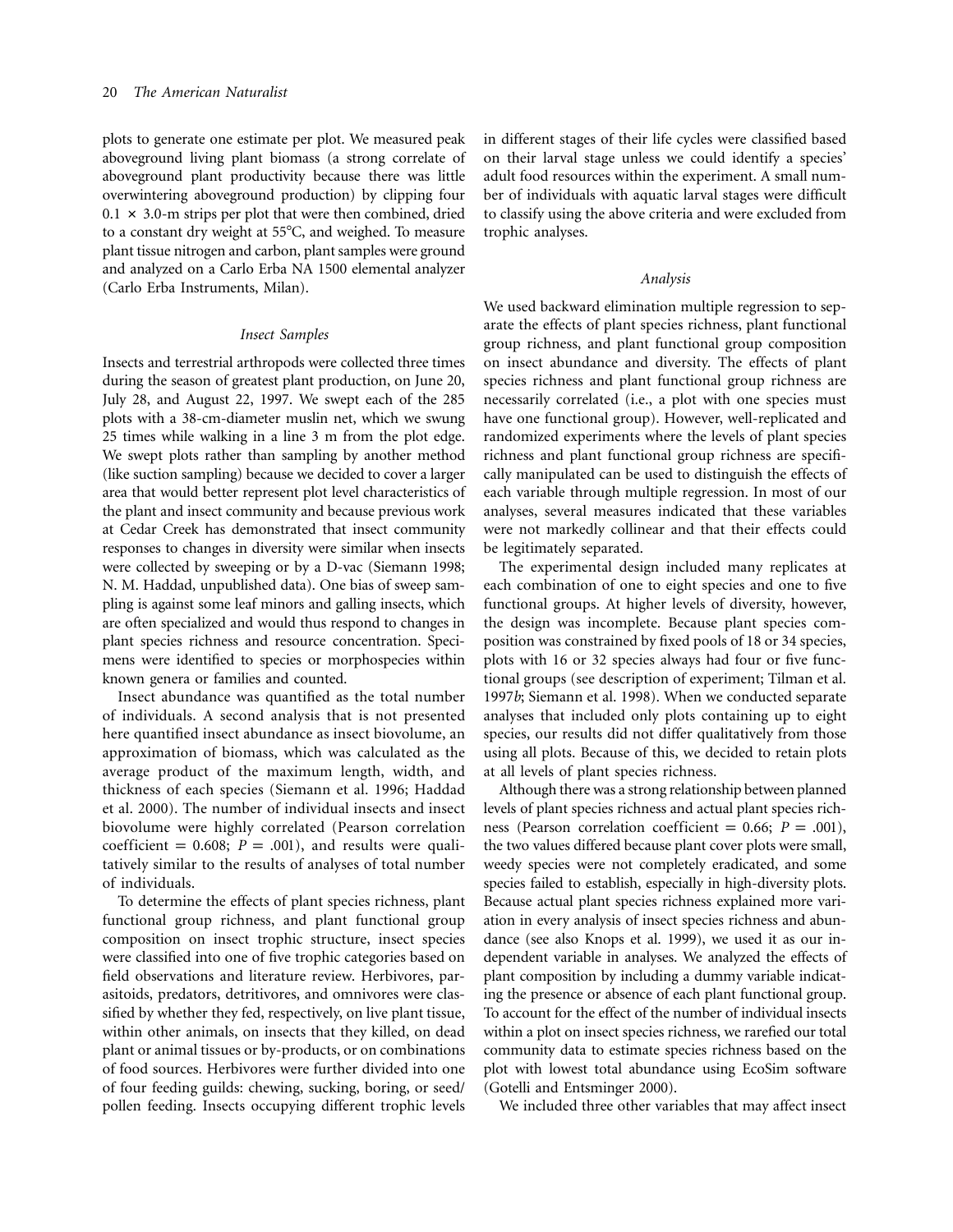communities in our analyses: plant biomass, plant  $C : N$ , and a spatial index. Although other variables, like soluble N, amino acid concentration, or soluble carbohydrates, are also important measures of plant tissue quality to insects (e.g., Mattson 1980; Prestidge 1982; Prestidge and McNeill 1983; Strong et al. 1984; Brodbeck and Strong 1987; Nordin et al. 1998), we assumed that plant tissue C : N was correlated with these other measures and that it was a representative indicator of plant quality in the experiment. Plots were located on a grid, and each plot was typically bordered by three other plots and separated from a fourth plot by a 2-m-wide road. To control for spatial influences of adjacent plots, our analyses included a neighborhood index that quantified the average insect abundance or insect species richness in the four (or fewer) neighboring plots that bordered the edges of each plot. Neighborhood indices quantifying spatial effects at larger distances (i.e., including the four neighboring plots and the four diagonal plots) were also computed but were never significant.

Backward elimination multiple regressions were also conducted on each trophic level and herbivore feeding guild. In trophic analyses, the total abundance or species richness of herbivores (or predators and parasitoids) was included in multiple regression analyses of predator and parasitoid (or herbivore) abundance or species richness. Finally, we analyzed individually the responses of the 18 most abundant insect herbivore species to plant species richness and plant functional group richness, including only plots with plant functional groups that contained each herbivore's food plants. Assumptions of linearity, normality, and homogeneity of variances were evaluated through examination of residuals, and data were log transformed when appropriate. For all analyses, independent variables were evaluated for collinearity, and one was dropped if its variance inflation factor was  $>1/(1 - R^2)$ , its eigenvalue was near 0, and/or its condition index was  $>24$ (Freund and Littell 1991).

## **Results**

Plant standing crop biomass responded to plant species richness and plant functional group richness in 1997 as it has in previous years (Tilman et al. 1997*b*). In multiple regression analyses, plant biomass increased significantly as functional group richness increased but was not related to plant species richness ( $F = 9.70$ , df = 2, 282,  $R^2 =$ 0.06,  $P < .001$ ). Plant tissue C : N was not related to either plant species richness or plant functional group richness. Because plant tissue C : N was measured for each plot, we could not determine how tissue C : N varied among functional groups within each plot. However, we analyzed plant tissue C : N in plots with one functional group and found that it was lowest in plots with legumes  $(X \pm$ SE; 28.41  $\pm$  1.78), higher in forbs (45.91  $\pm$  3.45) and C<sub>3</sub> grasses  $(46.00 \pm 1.97)$ , and highest in C<sub>4</sub> grasses  $(61.22 \pm 1.51; ANOVA: F = 38.79, df = 3, 62, P =$ .001).

In the three insect sampling periods, we collected and identified 46,485 individual insects and other terrestrial arthropods comprising 608 species (table 2). Insect samples collected in June in 24 plots rotted after inadvertently being removed from the freezer. Our conclusions remained unchanged whether we analyzed data using sweeps from all months for the 261 complete samples, sweeps from July and August for all 285 plots, or sweeps from each month analyzed independently. In multiple regressions performed separately for each month, insect abundance significantly increased as plant species richness and plant biomass increased and significantly decreased as plant functional group richness increased (June:  $F = 5.33$ , df = 4, 256,  $R^2$  = 0.08,  $P = .001$ ; July:  $F = 25.38$ , df = 4, 280,  $R^2 = 0.27$ ,  $P = .001$ ; August:  $F = 8.89$ , df = 4, 280,  $R^2 = 0.11$ ,  $P = .001$ ). Also in each month, insect species richness significantly increased as plant species richness, insect abundance, and plant biomass increased (June:  $F = 152.81$ ,  $df = 5,255$ ,  $R^2 = 0.75$ ,  $P = .001$ ; July:  $F = 170.23$ ,  $df = 5,279, R<sup>2</sup> = 0.75, P = .001; August: F = 57.33,$  $df = 5,279, R^2 = 0.51, P = .001$ . There were two differences in responses of insect species richness in the three months, including a significant, positive relationship between insect species richness and plant tissue C : N in July  $(t = 3.19, P = .002)$  and a significant, positive relationship between insect species richness and plant functional group

**Table 2:** Composition of arthropods pooled from all plots and sampling dates

| Order         | Number of<br>families       | Number of<br>species | Number of<br>individuals |
|---------------|-----------------------------|----------------------|--------------------------|
| Aràneae       | 10                          | 34                   | 2,090                    |
| Opiliònes     | 1                           | 1                    | 5                        |
| Àcari         | $\mathcal{D}_{\mathcal{L}}$ | 3                    | 94                       |
| Collembola    | $\overline{c}$              | 2                    | 154                      |
| Ephemeroptera | 1                           | 1                    | 2                        |
| Odonata       | 4                           | 7                    | 52                       |
| Orthoptera    | 3                           | 29                   | 3,512                    |
| Psocoptera    | 1                           | 4                    | 170                      |
| Hemiptera     | 13                          | 52                   | 2,976                    |
| Homoptera     | 7                           | 55                   | 11,760                   |
| Thysanoptera  | 1                           | 5                    | 1,147                    |
| Neuroptera    | 3                           | 5                    | 104                      |
| Coleoptera    | 22                          | 70                   | 3,716                    |
| Diptera       | 40                          | 126                  | 14,698                   |
| Trichoptera   | $\overline{2}$              | 2                    | 4                        |
| Lepidoptera   | 12                          | 56                   | 674                      |
| Hymenoptera   | 34                          | 156                  | 5,327                    |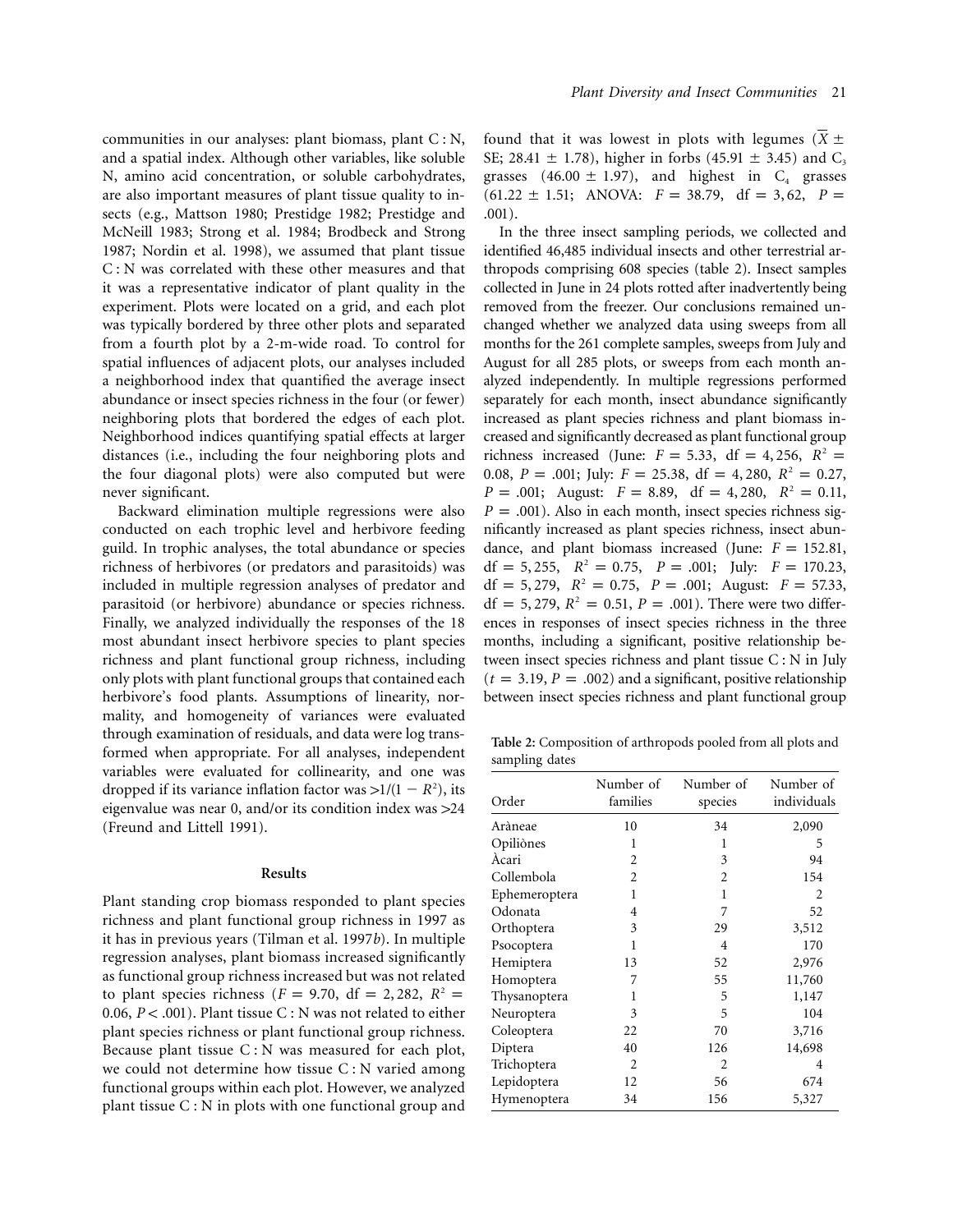richness in August ( $t = 2.07$ ,  $P = .04$ ). In the analyses that follow, we report community level results from the pooled July and August data for all 285 plots. However, because abundances of individual species varied throughout the season, we used data from all three months in analyses of individual species.

# *Effects of Plant Richness and Composition on Insect Abundance*

In simple regressions ( $N = 285$ ), total insect abundance was significantly and positively related to plant species richness (fig. 1*A*) and standing crop plant biomass (fig. 1*B*). Insect abundance was not associated with plant functional group richness, but after controlling for plant species richness, residual insect abundance was significantly and negatively related to plant functional group richness (fig. 1*C*). Insect abundance was also significantly and positively related to mean insect abundance in the four neighboring plots (fig. 1*D*) and significantly and negatively related to plant tissue C : N (fig. 1*E*). Mean insect abundance per insect species was significantly and negatively related to plant functional group richness (fig. 1*F*) but was not related to plant species richness.

We included plant species richness, plant functional group richness, standing crop biomass, plant tissue C : N, and the neighborhood index in multiple regression analyses. As in the simple regressions, insect abundance was significantly and positively related to plant species richness, plant biomass, and the neighborhood index (table 3) and was also significantly and negatively related to plant functional group richness and plant tissue C : N.

To determine the effects of plant functional group composition on insect abundance, we conducted a multiple regression analysis like the one described above, except that we replaced plant functional group richness with five variables that coded for the presence or absence of each plant functional group. Responses to the other independent variables were the same as above (table 3), except that insect abundance was significantly and negatively related to the presence of  $C_4$  grasses and not related to plant tissue C : N. When the effect of plant functional group richness was assessed along with variables representing the presence or absence of each functional group, the presence or absence of  $C_4$  grasses replaced functional group richness as a significant variable (full multiple regression model:  $F =$ 20.64,  $df = 9,275$ ,  $R^2 = 0.40$ ,  $P = .001$ ; functional group richness:  $t = -1.85$ ,  $P = .06$ ;  $C_4$  grasses:  $t = 3.58$ ,  $P =$ .001). Because of the strong, negative influence of  $C_4$  grasses on insect abundance, we analyzed differences in insect abundances in plots with and without  $C_4$  grasses. The presence of  $C_4$  grasses caused a 25% reduction in total insect abundances (fig.  $2A$ ). In plots without  $C_4$  grasses, plant biomass

explained 55% of the variation in insect abundance (fig. 2*B*). This contrasted with plots containing  $C_4$  grasses, where plant biomass explained a much smaller amount of variation in insect abundances (fig. 2*C*).

To determine whether the effects of plant species richness or functional group richness could be ascribed to dominant species in the experiment (a concern raised by Aarssen [1997] and Huston [1997]), we conducted an additional multiple regression analysis that included plant species richness, plant functional group richness, plant biomass, plant tissue C : N, neighborhood abundance, and the presence or absence of the five most abundant plant species. These species included two legumes, *Lupinus perennis* and *Lespedeza capitata*, and three  $C_4$ grasses, *Schizachyrium scoparium*, *Andropogon gerardii*, and *Sorghastrum nutans*. Insect abundance was significantly and positively related to the presence of *L. capitata*  $(t = 3.18, P = .002)$  and significantly and negatively related to the presence of *S. scoparium* ( $t = -2.99$ ,  $P =$ .003) and *S. nutans* ( $t = -2.90$ ,  $P = .004$ ). Even after accounting for the effects of dominant species, however, insect abundances were significantly and positively related to plant species richness ( $t = 4.34$ ,  $P = .001$ ) and significantly and negatively related to plant functional group richness ( $t = -2.93$ ,  $P = .004$ ; full model:  $F =$ 19.15,  $R^2 = 0.41$ ,  $P = .001$ ).

# *Effects of Plant Richness and Composition on Abundances of Insect Trophic Groups and Feeding Guilds*

We conducted more detailed analyses on insect abundances by trophic groups. Herbivorous insects, the most abundant trophic group, responded to plant species richness and plant functional group richness much as did the entire insect community. Herbivore abundance increased significantly as plant species richness, plant biomass, and predator and parasitoid abundance increased but decreased significantly as plant functional group richness and plant tissue C : N increased (fig. 3*A*, 3*B*; full multiple regression model:  $F = 28.42$ ,  $R^2 = 0.34$ ,  $P = .001$ ). Herbivore feeding guilds responded differently to experimental treatments (table 4). The abundance of sucking herbivores was significantly and positively related to plant species richness but significantly and negatively related to plant functional group richness and plant tissue  $C : N$ . The abundance of chewing herbivores was significantly and positively related to plant species richness and plant biomass but not to plant functional group richness and plant tissue  $C : N$ . The abundance of boring herbivores was significantly and positively related to plant species richness and plant biomass and significantly and negatively related to plant functional group richness and plant tissue C : N.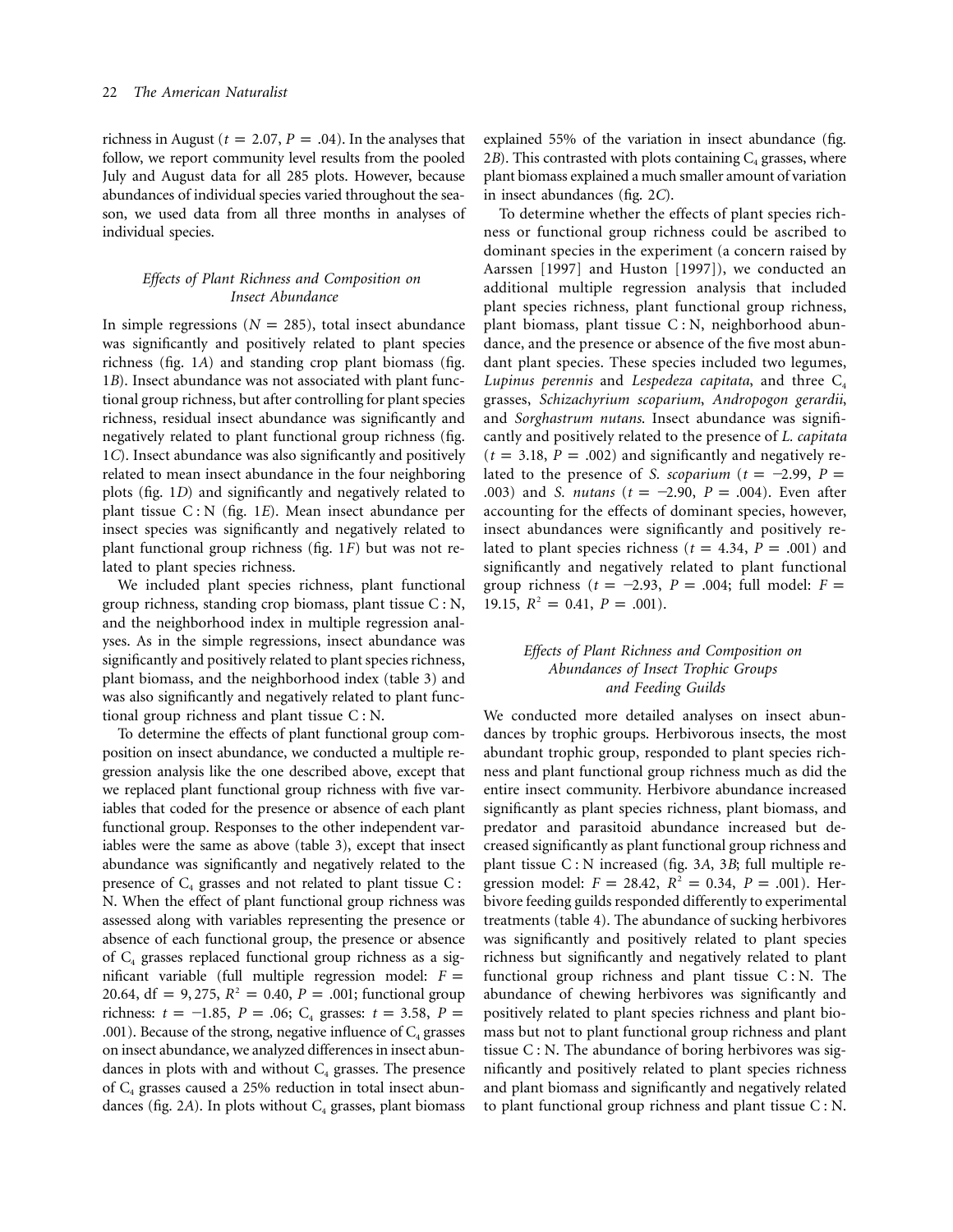

**Figure 1:** Simple regressions of insect abundance against manipulated and other measured variables, which include (*A*) plant species richness (dependent variable is the residual insect abundance after controlling for plant functional group richness;  $\gamma = 4.0157x - 39.254$  ; (*B*) plant biomass (g/m<sup>2</sup>;  $\gamma =$ 0.1654x + 80.229), (C) plant functional group richness (dependent variable is the residual insect abundance after controlling for plant species richness;  $y = -5.4617x + 16.251$ , (*D*) mean insect abundance in four neighboring plots ( $y = 0.575x + 46.95$ ), and (*E*) plant tissue C: N ( $y = -0.7316x +$ 145.41); (*F*) shows the relationship between plant functional group richness and the mean number individual insects/insect species (the relationship with plant species richness was not significant;  $y = -0.1511x + 3.2131$ *.* \*\**P* = .01; \*\*\**P* = .001.

The abundance of seed and pollen-feeding herbivores was significantly and positively related to plant biomass and significantly and negatively related to plant functional group richness (table 4).

We analyzed the responses of individual insect species to plant species richness and plant functional group richness by analyzing responses of the 18 most abundant herbivore species (with mean abundances > 0.75 individuals/ plot). We used field observations, literature reports, and abundances in this study from plots containing only one functional group (table 5) to determine food preferences of these species at the level of plant functional groups. We note that the preferred plant was not always a host plant. For example, the grass-feeding dipteran leafminers *Oscinella* sp1. and *Olcella* sp. were most abundant in plots with legumes and/or forbs, which may have provided nectar resources for adults. We then conducted a multiple regression analysis with plots that contained only the pre-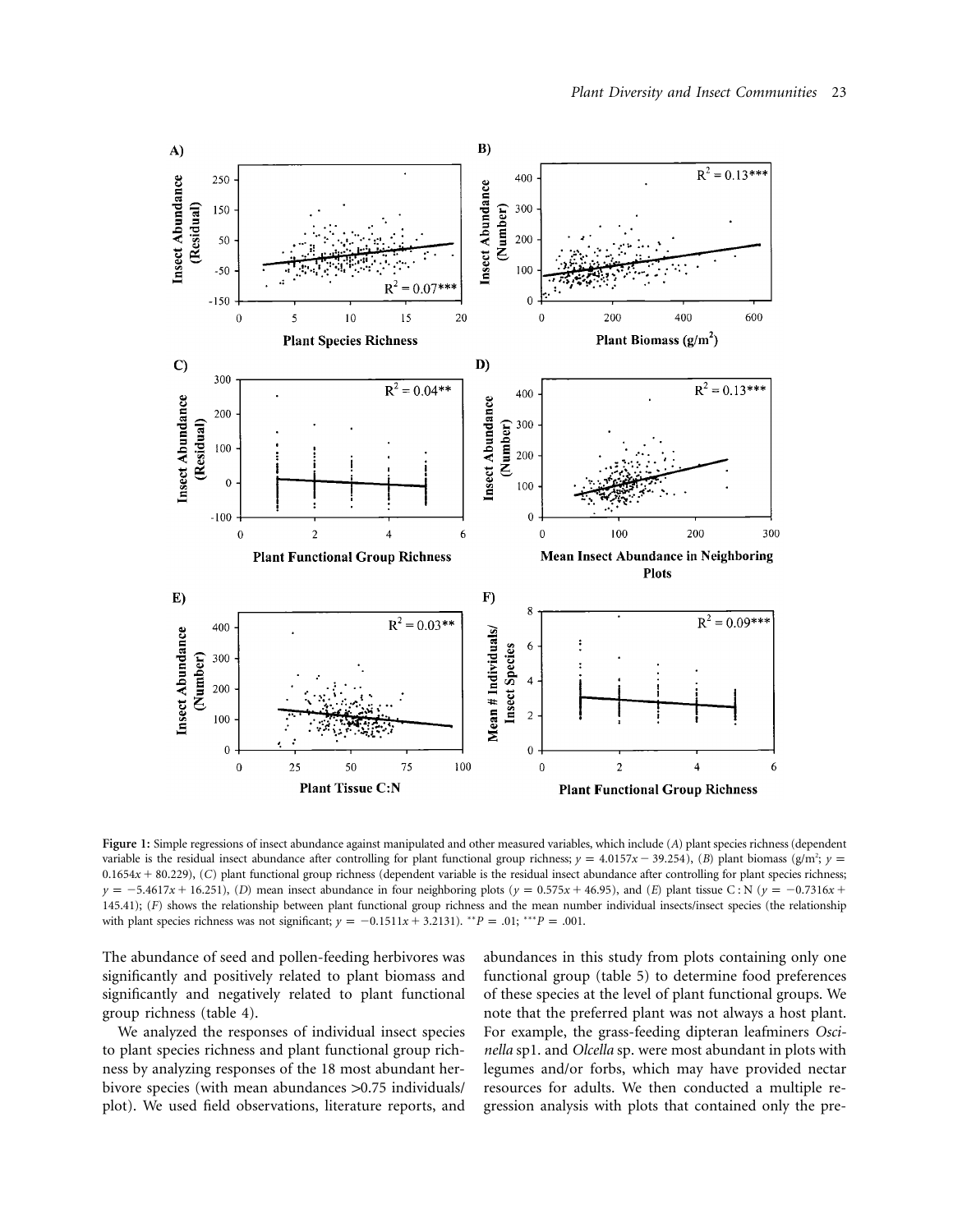| Variable                      | Parameter<br>estimate | Squared<br>partial<br>correlation | P         |
|-------------------------------|-----------------------|-----------------------------------|-----------|
| Functional group richness:    |                       |                                   |           |
| Intercept                     | 27.76                 |                                   | .081      |
| Plant species richness        | 4.79                  | .092                              | .001      |
| Plant functional group        |                       |                                   |           |
| richness                      | $-8.24$               | .066                              | .001      |
| Total plant biomass           | .16                   | .141                              | .001      |
| Plant tissue C: N             | $-.40$                | .014                              | .047      |
| Neighborhood index            | .47                   | .115                              | .001      |
| Functional group composition: |                       |                                   |           |
| Intercept                     | 29.19                 | .                                 | .011      |
| Plant species richness        | 3.37                  | .071                              | .001      |
| $C3$ grasses present          |                       |                                   | NS.       |
| $C_4$ grasses present         | $-33.91$              | .148                              | .001      |
| Forbs present                 | .                     | .                                 | NS.       |
| Legumes present               | $\cdots$              | $\cdots$                          | <b>NS</b> |
| Woody plants present          | $-8.24$               | .011                              | .076      |
| Total plant biomass           | .16                   | .159                              | .001      |
| Plant tissue C: N             |                       | .                                 | NS.       |
| Neighborhood index            | .42                   | .101                              | .001      |

**Table 3:** Effects of plant species richness and plant functional group richness or composition on insect abundance

Note: Statistical results from the final regression models: plant functional group richness ( $F = 29.02$ , df = 5, 279,  $R^2 = 0.34$ ,  $P = .001$ ) and plant functional group composition ( $F = 36.50$ , df = 5, 279,  $R^2 = 0.40$ ,  $P = .001$ ).  $NS = not significant.$ 

ferred plant functional group. Of the 18 most abundant herbivore species, the abundances of 13 showed a significant, negative relationship to plant functional group richness (table 5). Five species showed a significant, positive relationship to plant species richness. Six species showed a significant, positive relationship to plant biomass, and two showed a significant, negative relationship to plant biomass. Five species showed a significant, negative relationship to plant tissue C : N.

Finally, we analyzed the responses of nonherbivorous insects in multiple regression analyses. Predator abundance was significantly and positively related to plant species richness, plant biomass, and herbivore and detritivore abundance but not to plant functional group richness (fig. 3*C*, 3*D*; full multiple regression model:  $F = 68.44$ ,  $R^2 = 0.42$ ,  $P = .001$ ). Parasitoid abundance was significantly and positively related to plant functional group richness, plant biomass, and herbivore and detritivore abundance but not to plant species richness (fig. 3*E*, 3*F*; full multiple regression model:  $F = 7.09$ ,  $R^2 = 0.07$ ,  $P = .001$ ). Detritivore abundance was significantly and positively related to plant functional group richness, plant biomass, and predator and parasitoid abundance but not to plant species richness or plant tissue C : N (fig. 3*G*, 3*H*; full multiple regression model:  $F = 19.82$ ,  $R^2 = 0.17$ ,  $P = .001$ ; note that the results of



**Figure 2:** The effects of  $C_4$  grasses on insect abundance. Graphs compare  $(A)$  insect abundances in plots with and without  $C_4$  grasses (*F* statistics and *P* values are the results of a general linear model analysis on the two classes of plots), (*B*) the relationship between plant biomass and insect abundance in plots with no C<sub>4</sub> grasses ( $y = 8.5371 \times x^{0.544}$ ), and (*C*) the relationship between plant biomass and insect abundance in plots that contain C<sub>4</sub> grasses ( $y = 0.1239x + 76.057$ ).  $^{***}P = .001$ .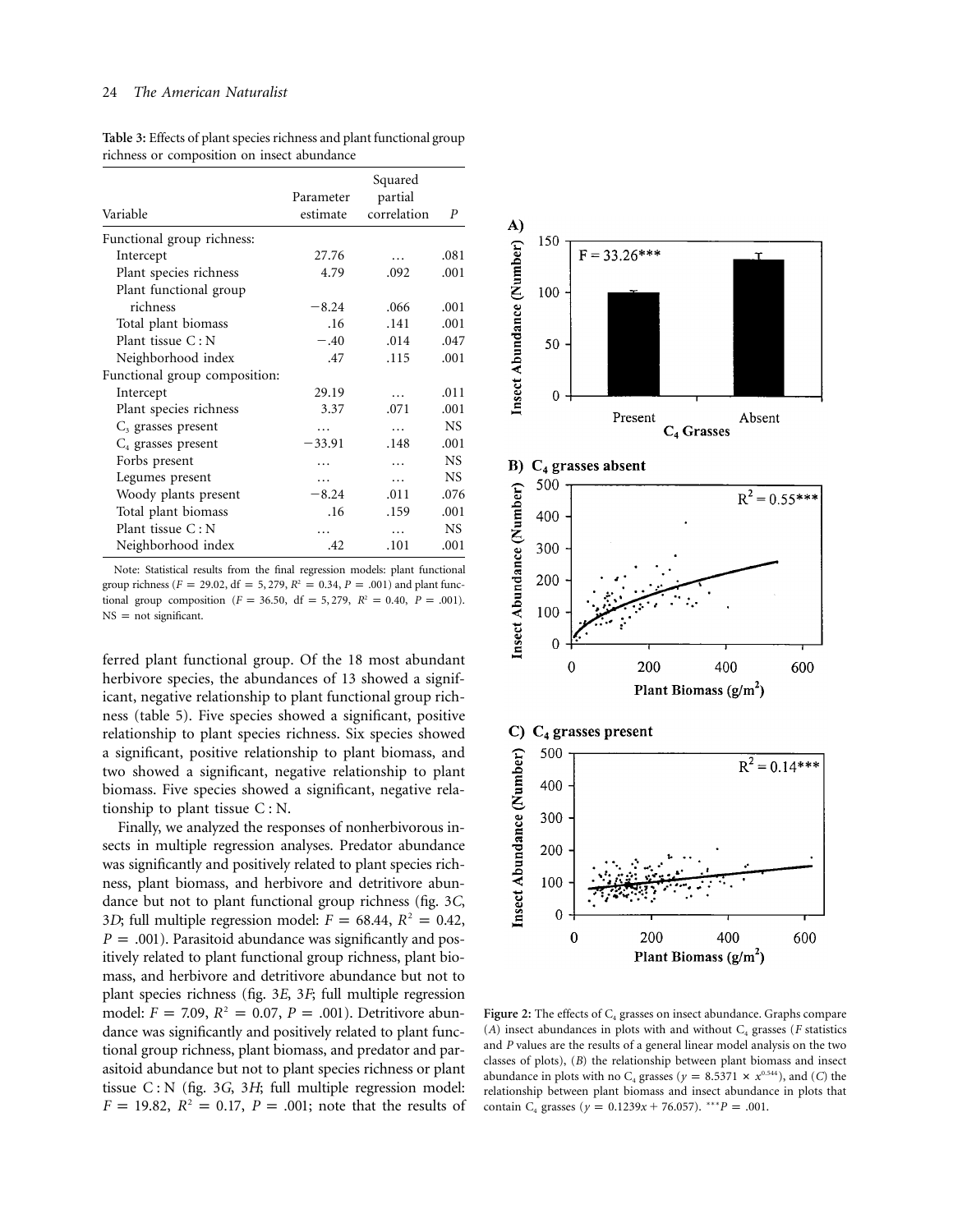

**Figure 3:** Relationship between plant species richness or plant functional group richness and the number of herbivores (*A*, *B*;  $A$ :  $y = 2.9478x -$ 28.815; B:  $y = -6.0317x + 17.947$ ), predators (C, D; C:  $y = 0.5391x - 5.2696$ ), parasitoids (E, F), or detritivores (G, H). The dependent variables are the residual abundances after controlling for plant species richness or plant functional group richness. \*\*\**P* = .001.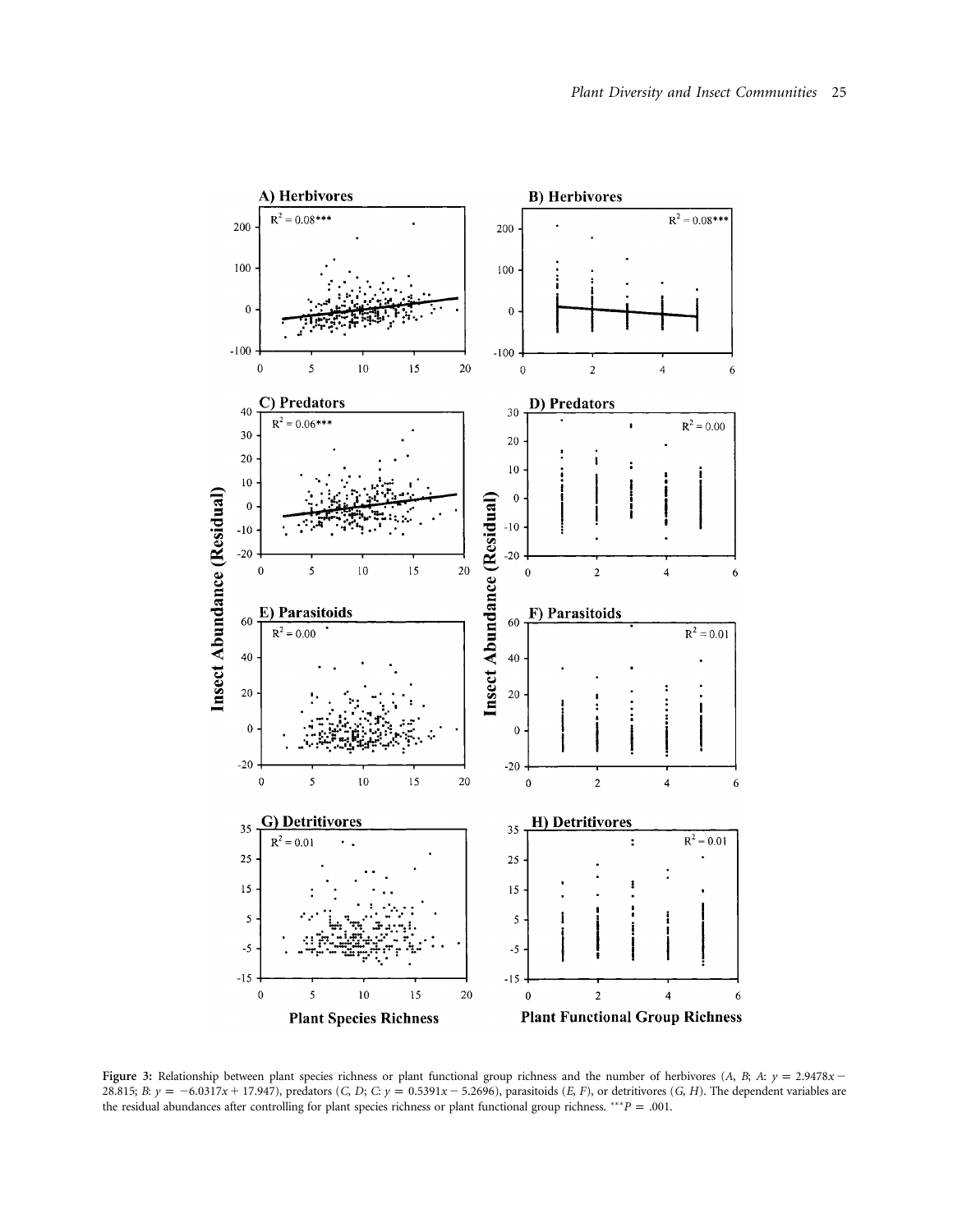**Table 4:** Effects of plant species richness and plant functional group richness on the abundance of herbivore functional feeding groups

| Variable                      | Parameter<br>estimate | Squared<br>partial<br>correlation | P         |
|-------------------------------|-----------------------|-----------------------------------|-----------|
| Sucking herbivore abundance:  |                       |                                   |           |
| Intercept                     | 48.62                 | .                                 | .001      |
| Plant species richness        | 1.52                  | .045                              | .001      |
| Plant functional group        |                       |                                   |           |
| richness                      | $-4.49$               | .092                              | .001      |
| Total plant biomass           | $\cdots$              | $\cdots$                          | <b>NS</b> |
| Plant tissue C: N             | $-.28$                | .032                              | .003      |
| Chewing herbivore abundance:  |                       |                                   |           |
| Intercept                     | $-1.86$               | .                                 | .148      |
| Plant species richness        | .28                   | .020                              | .017      |
| Plant functional group        |                       |                                   |           |
| richness                      | .                     | .                                 | NS.       |
| Total plant biomass           | .04                   | .309                              | .001      |
| Plant tissue C: N             | .                     | $\cdots$                          | NS.       |
| Boring herbivore abundance:   |                       |                                   |           |
| Intercept                     | 18.15                 | .                                 | .001      |
| Plant species richness        | 1.11                  | .058                              | .001      |
| Plant functional group        |                       |                                   |           |
| richness                      | $-2.06$               | .049                              | .001      |
| Total plant biomass           | .03                   | .057                              | .001      |
| Plant tissue $C: N$           | $-.21$                | .044                              | .001      |
| Seed/pollen-feeding herbivore |                       |                                   |           |
| abundance:                    |                       |                                   |           |
| Intercept                     | 7.32                  |                                   | .005      |
| Plant species richness        | .                     | .                                 | NS.       |
| Plant functional group        |                       |                                   |           |
| richness                      | $-1.64$               | .020                              | .017      |
| Total plant biomass           | .03                   | .020                              | .018      |
| Plant tissue C: N             | $\cdots$              | .                                 | NS.       |

Note: Statistical results from the full regression model: sucking herbivores  $(F = 16.02, df = 3, 281, R<sup>2</sup> = 0.15, P = .001$ , chewing herbivores  $(F =$ 72.62,  $df = 2,282$ ,  $R^2 = 0.34$ ,  $P = .001$ ), boring herbivores ( $F = 14.88$ ,  $df = 4,280$ ,  $R^2 = 0.18$ ,  $P = .001$ ), and seed- or pollen-feeding herbivores  $(F = 4.62, df = 2,282, R<sup>2</sup> = 0.03, P = .011)$ . NS = not significant.

multiple regressions differed from simple regressions). Omnivore abundance was significantly positively related to plant species richness (full multiple regression model:  $F = 5.74$ ,  $R^2 = 0.02$ ,  $P = .02$ ).

# *Effects of Plant Richness and Composition on Insect Diversity*

Insect species richness was strongly related to insect abundance (fig. 4*C*). Rarefied insect species richness (based on the lowest number of individuals [11] from any one plot) was significantly and positively dependent on both plant species richness and plant functional group richness (table 6; fig. 4*A*, 4*B*). However, in backward elimination multiple

regression, insect species richness was not related to plant biomass (fig. 4*D*), plant tissue C : N, and insect species richness in neighboring plots (fig. 4*E*). When plant functional group richness was replaced by the presence or absence of each of the five plant functional groups, rarefied insect species richness was significantly and positively related to plant species richness, the presence of  $C_3$  and  $C_4$ grasses and legumes and significantly and negatively related to the presence of forbs (table 6).

Herbivores, the most diverse insect trophic group, responded to treatments much as did all insects. Herbivore diversity increased significantly as plant species richness, herbivore abundance, plant biomass, and predator and parasitoid species richness increased (fig. 5*A*–5*C*; full multiple regression model:  $F = 62.40, R^2 = 0.53, P = .001$ ), but after controlling for these variables in a multiple regression analysis, herbivore species richness was only marginally positively related to plant functional group richness  $(t = 1.87, P = .06)$ . Rarefaction was not used on insect subgroups because it eliminates information by reducing abundance to the lowest in any plot, which was often 0 or 1. Sucking herbivore diversity was significantly and positively related to plant species richness, plant functional group richness, sucking herbivore abundance, and plant biomass (table 7). Chewing herbivore diversity was significantly and positively related to  $ln($ chewing herbivore abundance). Boring herbivore diversity was significantly and positively related to plant functional group richness,  $ln(boring herbivore abundance)$ , and plant tissue  $C: N$ and significantly and negatively related to plant biomass. Seed and pollen-feeding herbivore diversity was significantly and positively related to plant species richness and to  $ln(s$ eed and pollen-feeding herbivore abundance). (See table 7.)

Predators were the only other insect trophic group besides herbivores to show a positive response to plant species richness in multiple regressions. Predator species richness was significantly and positively related to plant species richness, plant functional group richness, and predator abundance but not to herbivore and detritivore species richness or to plant biomass (fig. 5*D*–5*F*; full multiple regression model:  $F = 203.49$ ,  $R^2 = 0.68$ ,  $P = .001$ ). Parasitoid species richness was significantly and positively related to herbivore and detritivore species richness and to  $ln(parasi ioid$  abundance) but not to plant species richness, plant functional group richness, or plant biomass (fig. 5*G*–5*I*; full multiple regression model:  $F = 159.06$ ,  $R^2 = 0.54$ ,  $P = .001$ ; please note differences between simple and multiple regressions). Detritivore species richness was significantly and positively related to predator and parasitoid species richness, detritivore abundance, and plant biomass, significantly and negatively related to plant tissue C : N, and not related to plant species richness or plant functional group richness (fig.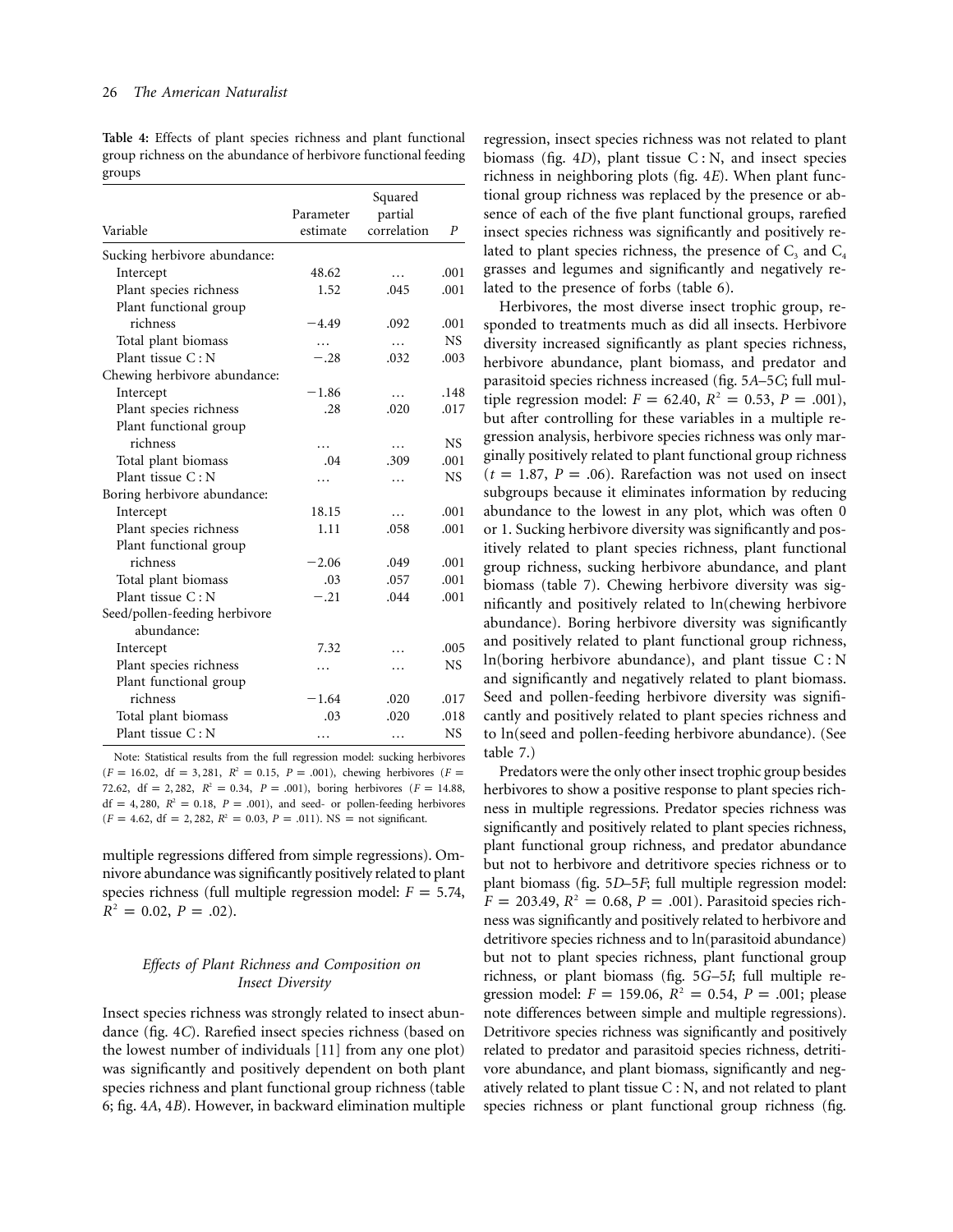|                               |              |       | Abundance in plots with one<br>plant functional group<br>(mean number/plot) |       |       | Estimates |                           |                                    |                            |                      |             |
|-------------------------------|--------------|-------|-----------------------------------------------------------------------------|-------|-------|-----------|---------------------------|------------------------------------|----------------------------|----------------------|-------------|
| Species                       | Order        | Total | abundance $C_3$ grasses $C_4$ grasses Forbs Legumes                         |       |       |           | Plant species<br>richness | Plant functional<br>group richness | Plant biomass<br>$(g/m^2)$ | Plant tissue<br>C: N | Model $R^2$ |
| Philygria sp.                 | Diptera      | 2,616 | 7.29                                                                        | 19.75 | 6.57  | 5.75      | $-.55$                    | $-.69$                             | $-.01$                     | .12                  | $.14***$    |
| Empoasca fabae                | Homoptera    | 2,318 | .00                                                                         | .04   | 4.57  | 40.00     | .65                       | $-3.64***$                         | $.03***$                   | $-.52***$            | $.38***$    |
| Oscinella sp1.                | Diptera      | 2,107 | 7.00                                                                        | 2.58  | 10.64 | 20.92     | $.77***$                  | $-1.83***$                         | $.02**$                    | $-.15*$              | $.21***$    |
| Melanoplus femurrubrum        | Orthoptera   | 2,009 | 5.50                                                                        | 4.17  | 4.57  | 13.08     | .35                       | $-1.04*$                           | $.04***$                   | $-.03$               | $.30***$    |
| Olcella sp.                   | Diptera      | 1,663 | 5.71                                                                        | 1.83  | 17.79 | 18.25     | $.45*$                    | $-2.53***$                         | .00                        | $-.15***$            | $.26***$    |
| Macrosteles fascifrons        | Homoptera    | 1,301 | 3.36                                                                        | 2.88  | 12.71 | 14.67     | $-.07$                    | $-1.55***$                         | $-.02***$                  | $-.14***$            | $.39***$    |
| Chauliognathus pennsylvanicus | Coleoptera   | 1,148 | .00                                                                         | .00   | 21.64 | 1.33      | $-.13$                    | $-5.67***$                         | $.03*$                     | .08                  | $.19***$    |
| Notoxus bifasciata            | Coleoptera   | 1,040 | 12.00                                                                       | 1.71  | 3.43  | 3.75      | $.63**$                   | $-1.44**$                          | $-.01$                     | .00                  | $.08**$     |
| Delphacodes campestris        | Homoptera    | 802   | 5.50                                                                        | 4.58  | .43   | .83       | .03                       | $-.61***$                          | $-.00$                     | .02                  | $.10**$     |
| Trigonotylus coelestialium    | Hemiptera    | 735   | 6.71                                                                        | 4.12  | .29   | .25       | .12                       | $-.35*$                            | $-.01***$                  | .03                  | $.14***$    |
| Thrip sp.                     | Thysanoptera | 661   | 3.36                                                                        | 1.71  | 3.71  | 3.25      | $.25***$                  | $-.40$                             | .00                        | .01                  | $.06*$      |
| Oscinella sp2.                | Diptera      | 588   | 3.43                                                                        | 2.92  | .64   | .50       | .09                       | $-.31*$                            | $-.00$                     | .02                  | .03         |
| Phoetaliotes nebrascenis      | Orthoptera   | 546   | 1.43                                                                        | 3.08  | .07   | .17       | .04                       | $-.24$                             | $.01***$                   | .04                  | $.09**$     |
| Nesosteles neglectus          | Homoptera    | 508   | 6.93                                                                        | .88   | .43   | .17       | .22                       | $-1.57***$                         | .00                        | .00                  | $.16***$    |
| Delphacodes sp.               | Homoptera    | 322   | .71                                                                         | 2.83  | .00   | .08       | $-.05$                    | $-.21$                             | $-.00$                     | .02                  | $.10***$    |
| Nysius niger                  | Hemiptera    | 316   | 1.86                                                                        | .29   | 6.79  | 3.50      | .02                       | $-1.01**$                          | $-.00$                     | $-.05$               | $.07*$      |
| Melanoplus augustipennis      | Orthoptera   | 288   | .43                                                                         | .38   | 1.00  | 1.58      | .02                       | $-.02$                             | .00                        | $-.02$               | .03         |
| Adelphocoris lineolatus       | Hemiptera    | 227   | .07                                                                         | .04   | .64   | 3.92      | $.10*$                    | $-.33**$                           | $.004***$                  | $-.04*$              | $.23***$    |

**Table 5:** Effects of plant species richness and plant functional group richness on the <sup>18</sup> most abundant herbivore species

Note: Preferred functional groups, in bold font, were determined from field observations, the literature, and from abundances of each species sampled in plots with one functional group (sample sizes: C<sub>3</sub> grasses  $[n = 14]$ ,  $C_4$  grasses  $[n = 24]$ , forbs  $[n = 14]$ , legumes  $[n = 12]$ ). Parameter estimates are from the multiple regression model that included only those plots with the species' preferred plant functional group (or, for generalist species, all plots in the experiment).

 $* \, P < .05.$ 

 $*$   $*$   $P < .01$ .

 $***$   $P < .001$ .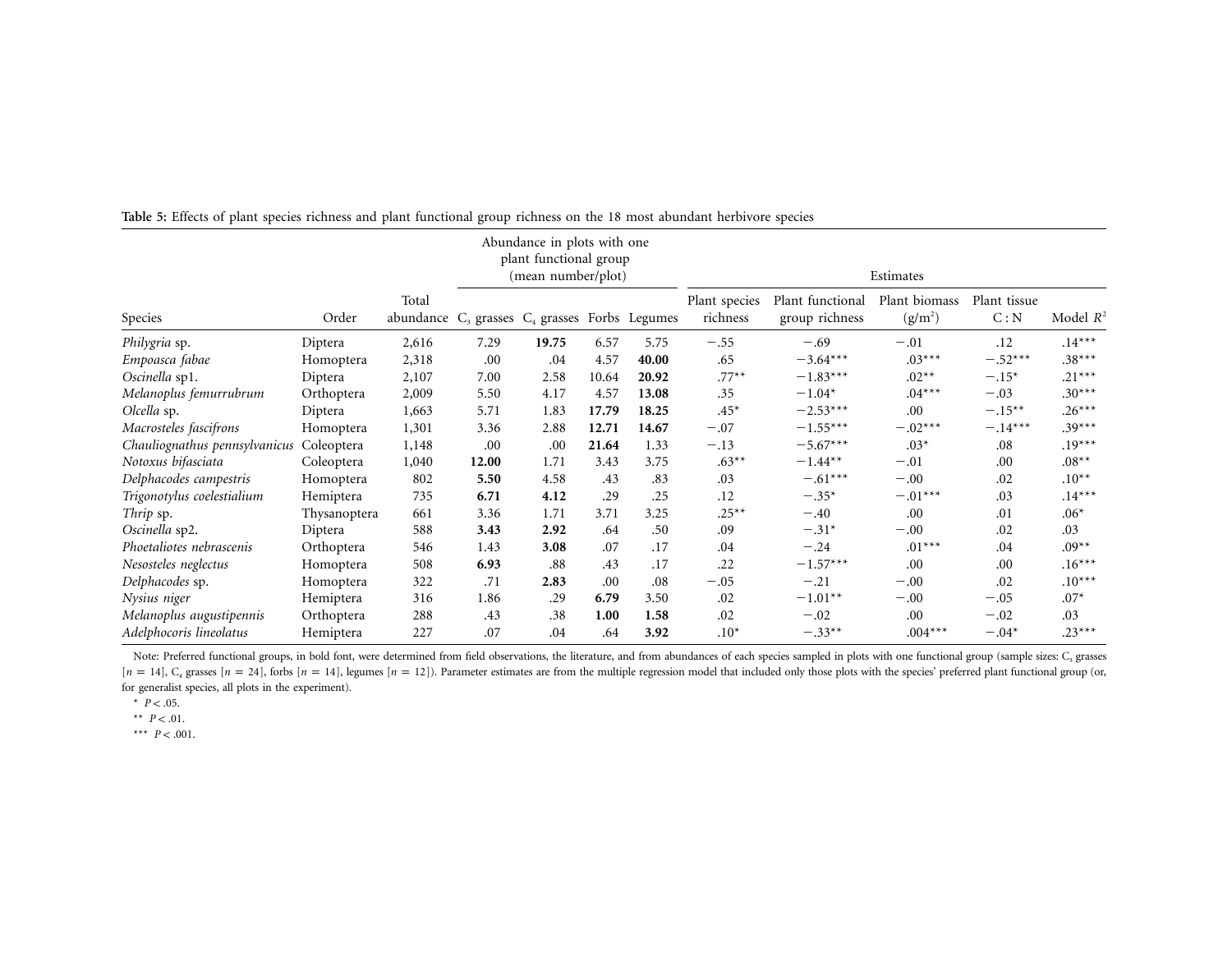

**Figure 4:** Simple regressions of insect species richness against manipulated and other measured variables, which included (*A*) plant species richness  $(y = 1.5447x + 23.971)$ , (*B*) plant functional group richness  $(y = 1.9371x + 33.306)$ , (*C*) insect abundance  $(y = 18.821 \times \ln(x) - 47.623)$ , (*D*) plant biomass (g/m<sup>2</sup>;  $y = 0.0435x + 31.32$ ), and (*E*) mean insect species richness in four neighboring plots ( $y = 0.4983x + 19.705$ ). \*\*\**P* = .001.

5*J*–5*L*; full multiple regression model:  $F = 52.62$ ,  $R^2 =$ 0.43,  $P = .001$ ). Omnivore species richness was significantly and positively related to omnivore abundance and to plant biomass but not to plant species richness, plant functional group richness, or plant tissue C : N (full multiple regression model:  $F = 68.71, R^2 = 0.33, P = .001$ .

## **Discussion**

We found that plant species richness, plant functional group richness, and plant functional group composition could have similar or opposing effects on insect communities. Both plant species richness and plant functional group richness had significant, positive effects on total insect species richness. This supports the results of other studies that have shown a positive relationship between insect species richness and plant diversity (Murdoch et al. 1972; Southwood et al. 1979; Strong et al. 1984), such as in recent experiments that vary plant species richness (Knops et al. 1999) and plant functional group richness (Siemann et al. 1998; Symstad et al. 2000).

Our results with respect to insect abundance were more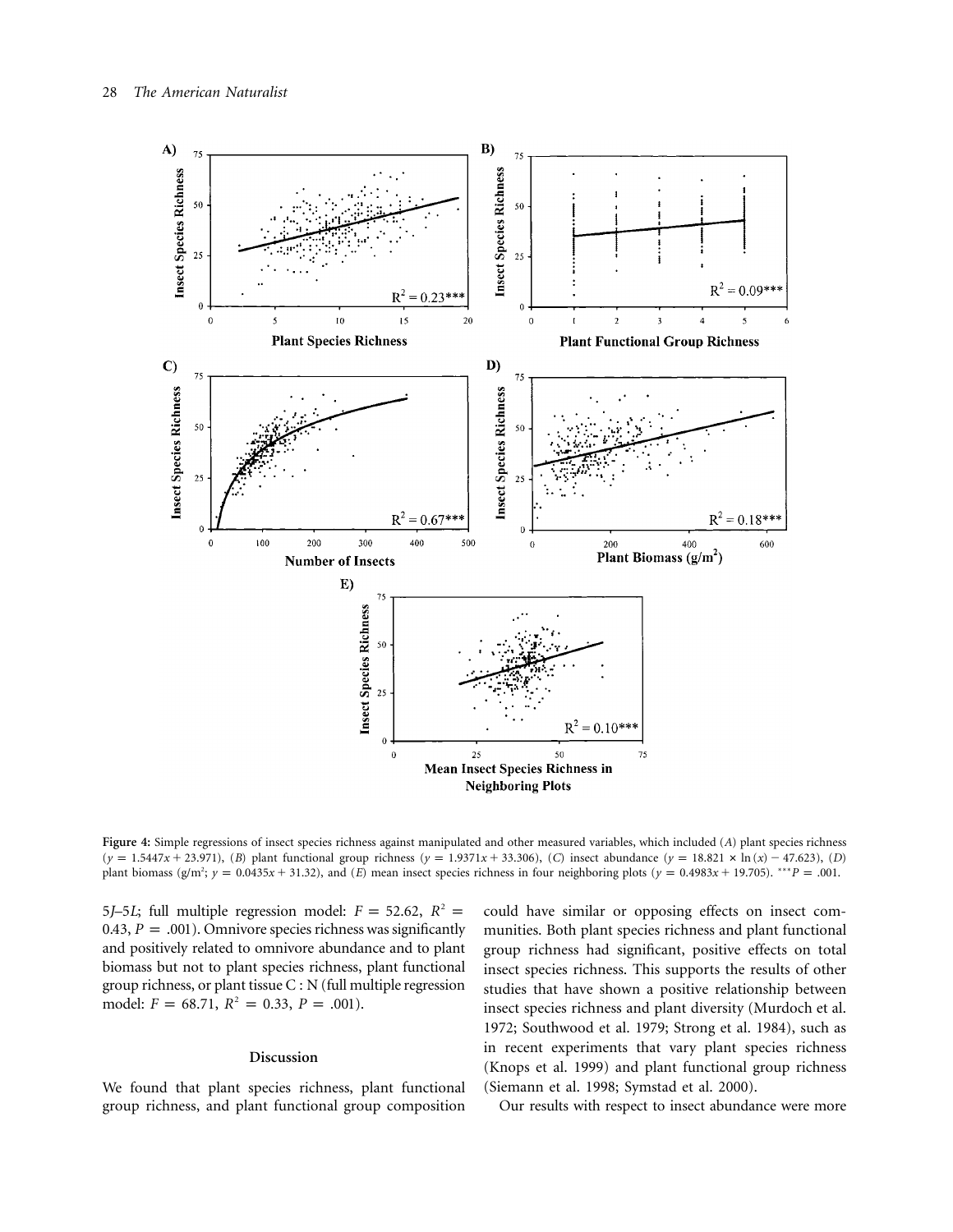**Table 6:** Effects of plant species richness and plant functional group richness or composition on insect species richness, which was estimated through rarefaction for a sample size of 11 insect individuals

| Variable                      | Parameter<br>estimate | Squared<br>partial<br>correlation | P         |
|-------------------------------|-----------------------|-----------------------------------|-----------|
| Functional group richness:    |                       |                                   |           |
| Intercept                     | 7.50                  |                                   | .001      |
| Plant species richness        | .05                   | .026                              | .007      |
| Plant functional group        |                       |                                   |           |
| richness                      | .21                   | .109                              | .001      |
| Total plant biomass           |                       |                                   | <b>NS</b> |
| Plant tissue $C: N$           |                       |                                   | NS.       |
| Neighborhood index            |                       |                                   | <b>NS</b> |
| Functional group composition: |                       |                                   |           |
| Intercept                     | 7.18                  | .                                 | .001      |
| Plant species richness        | .08                   | .057                              | .001      |
| $C3$ grasses present          | .25                   | .020                              | .019      |
| $C_4$ grasses present         | .62                   | .121                              | .001      |
| Forbs present                 | $-.23$                | .016                              | .032      |
| Legumes present               | .37                   | .040                              | .001      |
| Woody plants present          | .                     | $\cdots$                          | <b>NS</b> |
| Total plant biomass           |                       | $\overline{\phantom{a}}$          | <b>NS</b> |
| Plant tissue $C: N$           |                       |                                   | <b>NS</b> |
| Neighborhood index            | .                     | .                                 | NS        |

Note: Statistical results from the full regression models: plant functional group richness ( $F = 44.08$ , df = 2, 282,  $R^2 = 0.24$ ,  $P = .001$ ) and plant functional group composition ( $F = 27.35$ , df = 5, 279,  $R^2 = 0.33$ ,  $P =$ .001).  $NS = not significant$ .

complex. Multiple regression analyses (tables 3–5) show that higher plant functional group richness caused lower insect abundance, which supports our hypothesis that was based on numerous studies of insects in agroecosystems (reviewed in Risch et al. 1983 and Andow 1991). Although previous studies did not manipulate plant diversity as we did in this study (monocultures were typically compared with polycultures), they have found lower insect abundances in diverse plant communities (i.e., Pimentel 1961; Tahvanainen and Root 1972; Root 1973; Bach 1980*a*; Risch 1981). These agroecosystem studies often included cultivated plant species that were of different functional types. Perhaps these earlier patterns were caused by plant compositional effects rather than by the effects of diversity measured as the number of plant species. We were surprised to find that after controlling for the effects of plant functional group richness, higher plant species richness increased insect abundances. We identified three mechanisms that appear to explain the contrasting effects of plant species richness and plant functional group richness on insect abundances: a sampling effect (Aarssen 1997; Huston 1997; Tilman et al. 1997*c*), a plant productivity effect, and positive effects of plant species richness on insect abundances.

# *The Sampling Effect of Plant Diversity on Insect Abundances*

The negative effect of plant functional group richness on insect abundance may have been an effect of plant functional group composition, which was caused by the significant, negative impact of  $C_4$  grasses on insect abundance. The presence of  $C_4$  grasses led to insect abundances 25% lower than those found when  $C_4$  grasses were absent (table 3; fig. 2). The  $C_4$  grasses are low-quality food plants for herbivores: they had the highest tissue C : N of the functional groups considered in this study (see "Results") and are defended by structural characteristics, like higher leaf toughness (Caswell et al. 1973). When  $C_4$  grasses were not present, insect abundances were best explained by plant biomass, which alone accounted for 55% of the variation in insect abundances (fig. 2*B*), or by plant species richness. The presence of other functional groups did not explain any additional variance. In contrast to the other functional groups,  $C_4$  grasses were among the most productive but poorest-quality plant species, which caused a particularly dramatic effect. Relative to biomass, the insect community on  $C_4$  grasses was impoverished.

The result that  $C_4$  grasses depress insect abundances emphasizes one critical effect of diversity—the "sampling effect" (Aarssen 1997; Huston 1997; Tilman et al. 1997*c*). As functional group richness increased within a plot, it became more likely that  $C_4$  grasses would be part of the plant community composition and decrease total insect abundances. The importance of  $C_4$  grasses in affecting insect abundances was shown in analyses where its presence or absence replaced functional group richness as the significant variable predicting insect abundances. Our results were not caused by a single dominant species, a concern that has been raised in debate over the mechanisms underlying responses in diversity experiments (Aarssen 1997; Huston 1997; Tilman 1997; Tilman et al. 1997*c*; Hector 1998; Loreau 1998; Tilman 1999). Of the five most productive species in the experiment, three were  $C_4$  grasses. Two of the dominant  $C_4$  grass species did have negative effects on insect abundances, just as one dominant legume had positive effects on insect abundances. We interpret this result as a response by herbivores to plant quality—legumes and  $C_4$  grasses have, respectively, the lowest and highest plant tissue C : N. Although there was a positive effect of one legume species, it did not remove the significant effects of plant species richness and plant functional group richness. In addition, all legumes combined had no significant effect on total insect abundances, probably because variation was best explained by other correlated factors, like legume biomass. However, our multiple regression analyses that also included the effects of dominant species showed that the effects of plant species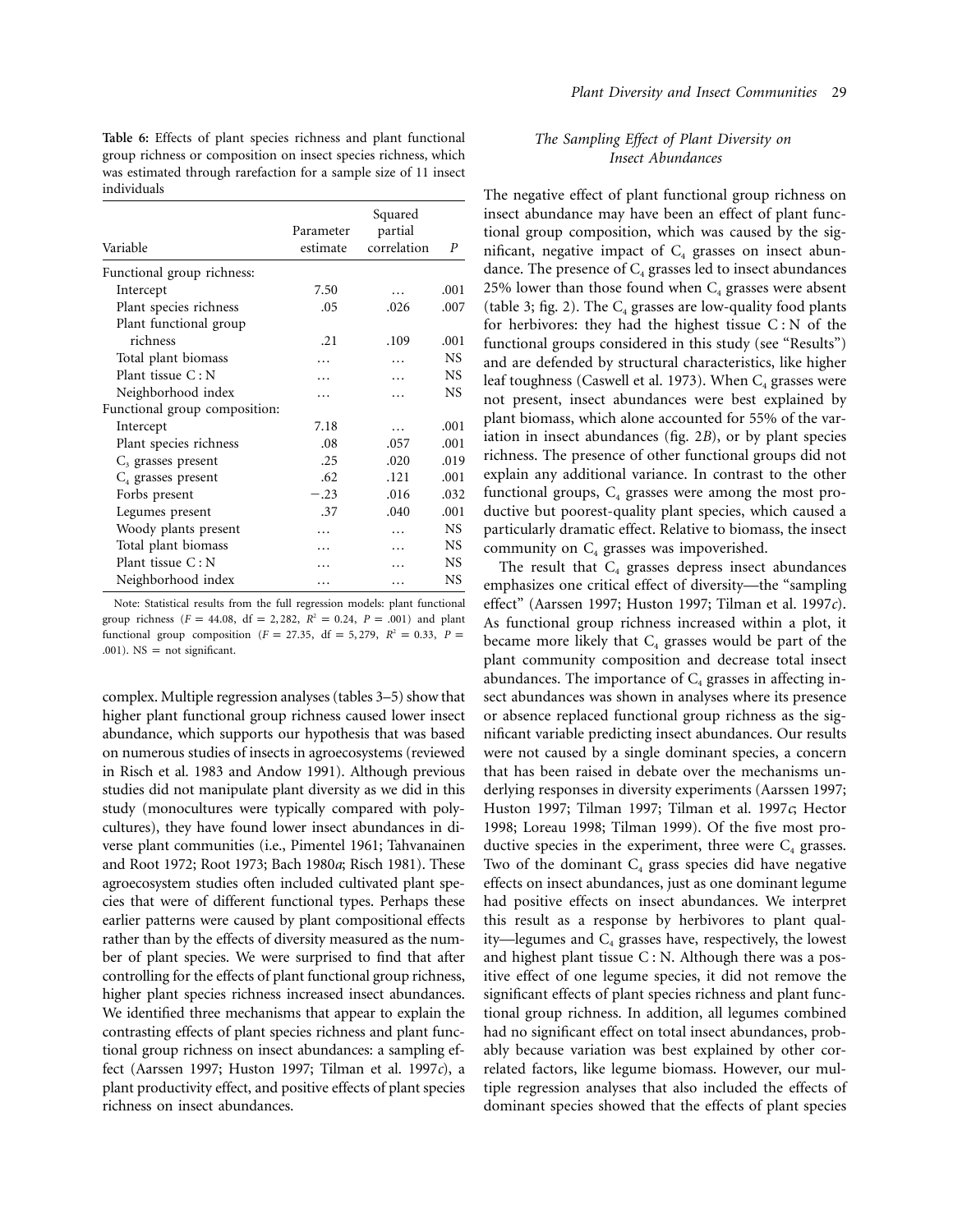

**Figure 5:** Relationship between trophic level abundance, plant species richness, or plant functional group richness and the species richness of herbivores (A:  $y = 7.6791 \times \ln(x) - 10.837$ ; B:  $y = 0.7586x + 13.452$ ; C:  $y = 0.8421x + 18.361$ ), predators (D:  $y = 0.3119x + 3.1152$ ; E:  $0.3859x + 3.6975$ ; F:  $y = 0.5303x + 5.8923$ , parasitoids  $(G: y = 2.1322 \times \ln(x) + 0.0099;$  H:  $y = 0.18x + 3.1424$ ; I:  $y = 0.2458x + 4.1704$ , or detritivores  $(j: y = 0.1536x + 1.831; K: y = 0.1317x + 1.8035; L: y = 0.2085x + 2.4708$ . *\*\*P* = .01; *\*\*\*P* = .001.

richness and plant functional group richness were still significant and were not attributable only to the impact of a dominant  $C_4$  grass species.

## *The Productivity Effect on Insect Abundances*

Aboveground plant biomass was consistently the most important variable in explaining insect abundances. Aboveground plant biomass is a good index of plant productivity in these plots because most aboveground vegetation dies each year and because plots were burned in the spring. In plots without C<sub>4</sub> grasses, plant biomass explained approximately 55% of the variation in insect abundances (fig. 2*B*). Higher herbivore abundances then led to higher predator and parasitoid abundances. These results support those of other studies that have also demonstrated the importance of plant productivity for insect abundances (e.g., Brown and Southwood 1983; Hunter and Price 1992; Power 1992; Rit-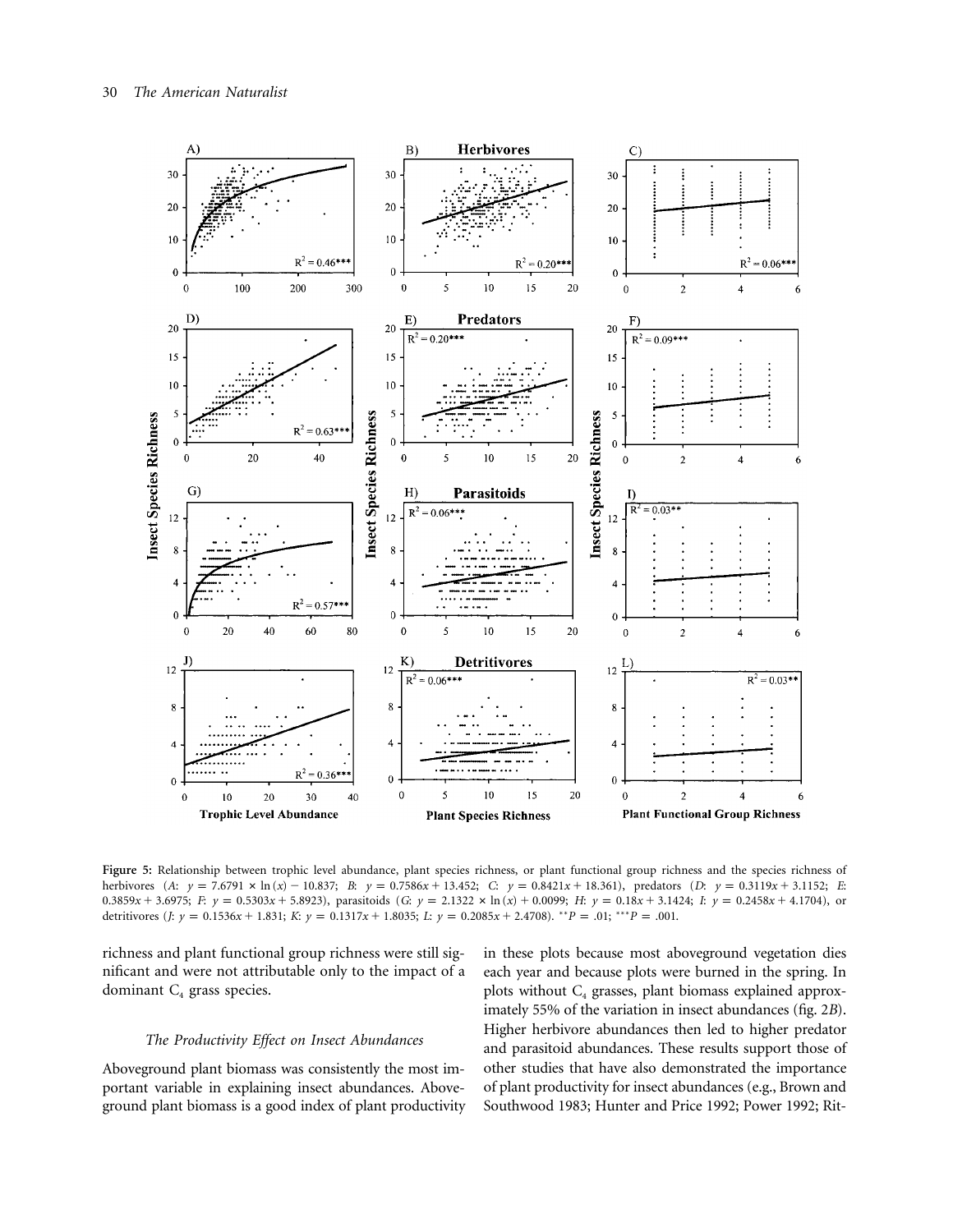**Table 7:** Effects of plant species richness and plant functional group richness on the diversity of each herbivore functional feeding group

|                                                                                                                                                                                                                                                                                                                                                                                                                                                                                                                                                                                                                                                                           |                                                                                                                                         | Squared                                                                                                                        |           |
|---------------------------------------------------------------------------------------------------------------------------------------------------------------------------------------------------------------------------------------------------------------------------------------------------------------------------------------------------------------------------------------------------------------------------------------------------------------------------------------------------------------------------------------------------------------------------------------------------------------------------------------------------------------------------|-----------------------------------------------------------------------------------------------------------------------------------------|--------------------------------------------------------------------------------------------------------------------------------|-----------|
|                                                                                                                                                                                                                                                                                                                                                                                                                                                                                                                                                                                                                                                                           | Parameter                                                                                                                               | partial                                                                                                                        |           |
| Variable                                                                                                                                                                                                                                                                                                                                                                                                                                                                                                                                                                                                                                                                  | estimate                                                                                                                                | correlation                                                                                                                    | P         |
| Sucking herbivore diversity:                                                                                                                                                                                                                                                                                                                                                                                                                                                                                                                                                                                                                                              |                                                                                                                                         |                                                                                                                                |           |
| Intercept                                                                                                                                                                                                                                                                                                                                                                                                                                                                                                                                                                                                                                                                 | $-2.85$                                                                                                                                 | .                                                                                                                              | .002      |
| Plant species richness                                                                                                                                                                                                                                                                                                                                                                                                                                                                                                                                                                                                                                                    | .12                                                                                                                                     | .023                                                                                                                           | .011      |
| Plant functional group                                                                                                                                                                                                                                                                                                                                                                                                                                                                                                                                                                                                                                                    |                                                                                                                                         |                                                                                                                                |           |
|                                                                                                                                                                                                                                                                                                                                                                                                                                                                                                                                                                                                                                                                           |                                                                                                                                         |                                                                                                                                | .043      |
|                                                                                                                                                                                                                                                                                                                                                                                                                                                                                                                                                                                                                                                                           |                                                                                                                                         |                                                                                                                                |           |
|                                                                                                                                                                                                                                                                                                                                                                                                                                                                                                                                                                                                                                                                           |                                                                                                                                         |                                                                                                                                | .001      |
|                                                                                                                                                                                                                                                                                                                                                                                                                                                                                                                                                                                                                                                                           |                                                                                                                                         |                                                                                                                                | .004      |
|                                                                                                                                                                                                                                                                                                                                                                                                                                                                                                                                                                                                                                                                           |                                                                                                                                         |                                                                                                                                | <b>NS</b> |
|                                                                                                                                                                                                                                                                                                                                                                                                                                                                                                                                                                                                                                                                           |                                                                                                                                         |                                                                                                                                |           |
|                                                                                                                                                                                                                                                                                                                                                                                                                                                                                                                                                                                                                                                                           |                                                                                                                                         |                                                                                                                                | .001      |
|                                                                                                                                                                                                                                                                                                                                                                                                                                                                                                                                                                                                                                                                           |                                                                                                                                         |                                                                                                                                | <b>NS</b> |
|                                                                                                                                                                                                                                                                                                                                                                                                                                                                                                                                                                                                                                                                           |                                                                                                                                         |                                                                                                                                |           |
|                                                                                                                                                                                                                                                                                                                                                                                                                                                                                                                                                                                                                                                                           |                                                                                                                                         |                                                                                                                                | NS        |
|                                                                                                                                                                                                                                                                                                                                                                                                                                                                                                                                                                                                                                                                           |                                                                                                                                         |                                                                                                                                |           |
|                                                                                                                                                                                                                                                                                                                                                                                                                                                                                                                                                                                                                                                                           |                                                                                                                                         |                                                                                                                                | .001      |
|                                                                                                                                                                                                                                                                                                                                                                                                                                                                                                                                                                                                                                                                           |                                                                                                                                         |                                                                                                                                | <b>NS</b> |
|                                                                                                                                                                                                                                                                                                                                                                                                                                                                                                                                                                                                                                                                           |                                                                                                                                         |                                                                                                                                | <b>NS</b> |
|                                                                                                                                                                                                                                                                                                                                                                                                                                                                                                                                                                                                                                                                           |                                                                                                                                         |                                                                                                                                |           |
|                                                                                                                                                                                                                                                                                                                                                                                                                                                                                                                                                                                                                                                                           |                                                                                                                                         |                                                                                                                                | .112      |
|                                                                                                                                                                                                                                                                                                                                                                                                                                                                                                                                                                                                                                                                           |                                                                                                                                         |                                                                                                                                | <b>NS</b> |
|                                                                                                                                                                                                                                                                                                                                                                                                                                                                                                                                                                                                                                                                           |                                                                                                                                         |                                                                                                                                |           |
|                                                                                                                                                                                                                                                                                                                                                                                                                                                                                                                                                                                                                                                                           |                                                                                                                                         |                                                                                                                                | .008      |
|                                                                                                                                                                                                                                                                                                                                                                                                                                                                                                                                                                                                                                                                           |                                                                                                                                         |                                                                                                                                |           |
|                                                                                                                                                                                                                                                                                                                                                                                                                                                                                                                                                                                                                                                                           |                                                                                                                                         |                                                                                                                                | .001      |
|                                                                                                                                                                                                                                                                                                                                                                                                                                                                                                                                                                                                                                                                           | $-.00$                                                                                                                                  |                                                                                                                                | .017      |
|                                                                                                                                                                                                                                                                                                                                                                                                                                                                                                                                                                                                                                                                           |                                                                                                                                         |                                                                                                                                | .027      |
|                                                                                                                                                                                                                                                                                                                                                                                                                                                                                                                                                                                                                                                                           |                                                                                                                                         |                                                                                                                                |           |
|                                                                                                                                                                                                                                                                                                                                                                                                                                                                                                                                                                                                                                                                           |                                                                                                                                         |                                                                                                                                |           |
|                                                                                                                                                                                                                                                                                                                                                                                                                                                                                                                                                                                                                                                                           |                                                                                                                                         |                                                                                                                                | .088      |
|                                                                                                                                                                                                                                                                                                                                                                                                                                                                                                                                                                                                                                                                           |                                                                                                                                         | .081                                                                                                                           | .001      |
|                                                                                                                                                                                                                                                                                                                                                                                                                                                                                                                                                                                                                                                                           |                                                                                                                                         |                                                                                                                                |           |
| richness                                                                                                                                                                                                                                                                                                                                                                                                                                                                                                                                                                                                                                                                  |                                                                                                                                         |                                                                                                                                | <b>NS</b> |
|                                                                                                                                                                                                                                                                                                                                                                                                                                                                                                                                                                                                                                                                           |                                                                                                                                         |                                                                                                                                |           |
|                                                                                                                                                                                                                                                                                                                                                                                                                                                                                                                                                                                                                                                                           |                                                                                                                                         |                                                                                                                                | .001      |
|                                                                                                                                                                                                                                                                                                                                                                                                                                                                                                                                                                                                                                                                           | .                                                                                                                                       | .                                                                                                                              | <b>NS</b> |
| Plant tissue C: N                                                                                                                                                                                                                                                                                                                                                                                                                                                                                                                                                                                                                                                         | .                                                                                                                                       | .                                                                                                                              | <b>NS</b> |
| richness<br>In(sucking herbivore<br>abundance)<br>Total plant biomass<br>Plant tissue $C: N$<br>Chewing herbivore diversity:<br>Intercept<br>Plant species richness<br>Plant functional group<br>richness<br>In(chewing herbivore<br>abundance)<br>Total plant biomass<br>Plant tissue C: N<br>Boring herbivore diversity:<br>Intercept<br>Plant species richness<br>Plant functional group<br>richness<br>In(boring herbivore<br>abundance)<br>Total plant biomass<br>Plant tissue C: N<br>Seed/pollen-feeding herbivore<br>diversity:<br>Intercept<br>Plant species richness<br>Plant functional group<br>ln(seed/pollen herbivore<br>abundance)<br>Total plant biomass | .20<br>2.75<br>.00<br>.<br>$-.67$<br>.<br>.<br>2.49<br>$\cdots$<br>.<br>$-.88$<br>.<br>.14<br>2.02<br>.01<br>$-.31$<br>.09<br>.<br>1.14 | .015<br>.311<br>.030<br>.<br>.<br>.<br>.<br>.754<br>$\ddotsc$<br>.<br>.<br>.<br>.025<br>.438<br>.020<br>.017<br>.<br>.<br>.586 |           |

Note: Statistical results from the full regression model: sucking herbivores  $(F = 46.94, df = 4, 280, R<sup>2</sup> = 0.40, P = .001$ , chewing herbivores  $(F =$ 867.15,  $df = 1,283$ ,  $R^2 = 0.75$ ,  $P = .001$ ), boring herbivores ( $F = 57.96$ ,  $df = 4,280$ ,  $R^2 = 0.45$ ,  $P = .001$ ), and seed- or pollen-feeding herbivores  $(F = 253.66, df = 2,282, R<sup>2</sup> = 0.64, P = .001)$ . NS = not significant.

chie 2000). As discussed by Ritchie (2000), the strong effect of plant biomass on insect abundances may be particularly important in nitrogen limited, unproductive systems like those at Cedar Creek. Aboveground living plant biomass in many of the experimental plots was <100 g/m<sup>2</sup>. These plots had sparse vegetation that may not support the quantity of resources required by many insects. Low-biomass plots also

had simpler spatial structure and less total volume of space for use as habitat, potentially limiting insect abundances (Ritchie and Olff 1999). Because plant productivity was generally low, the experiment was not prone to insect outbreaks as are common in agricultural systems and in fertilized natural systems (Haddad et al. 2000).

The effects of plant biomass on insect abundances also suggest a second, indirect effect of plant diversity. Several studies have shown that higher plant diversity can lead to higher plant productivity (Naeem et al. 1994; Tilman et al. 1996; Tilman et al. 1997*b*; Hector et al. 1999). Although these results have generated great debate (Aarssen 1997; Huston 1997; Tilman et al. 1997*a*; Wardle et al. 1997; Hodgson et al. 1998; Lawton et al. 1998), the positive relationship between plant functional group richness and plant biomass did hold in this study. Higher plant diversity may then have increased insect abundances indirectly by increasing plant biomass and thus the quantity of resources for insects. Because we control for plant biomass in our study, the effects of plant diversity on insect abundances through changes in biomass are controlled. In addition, many factors control plant productivity, not only (or even most importantly) plant diversity. Nonetheless, increasing plant productivity may be an important way that higher plant diversity influences insect abundances.

We cannot separate the effects of plant biomass in this study with another, correlated factor, plant density, which might also influence insect abundances. Plant density has been shown to be an important factor explaining plant diversity along fertility gradients (Stevens and Carson 1999). Higher plant density would increase resource concentration, potentially attracting a greater number or diversity of insects. More work is needed to separate the effects of plant biomass from plant density on insect communities.

## *Other Effects of Plant Diversity on Insect Abundances*

Even after controlling for other factors, including the sampling effect caused by  $C_4$  grasses, the plant productivity effect, as well as significant effects of neighboring plots and of plant tissue C : N, insect abundance was still significantly and positively related to plant species richness. This consistent relationship in our data differs from results reported in most agroecosystem studies. We generated three hypotheses that might explain the positive relationship between plant species richness and insect abundance. First, although the abundances of individual species may not be related to plant species richness, total community insect abundances may be positively related to plant species richness due to larger numbers of insect species in more diverse plots. This follows from the result that as the number of plant species increased, the number of in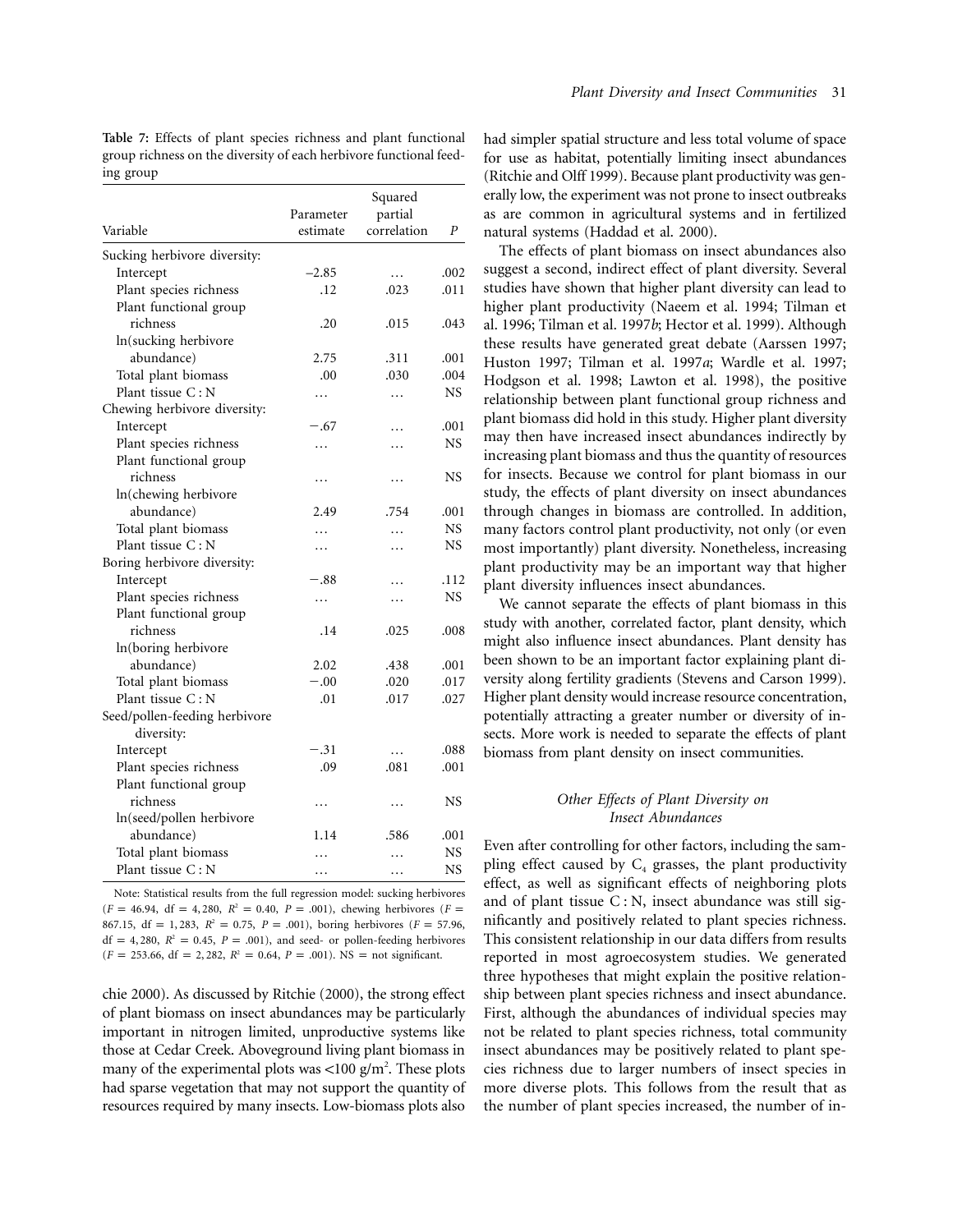sect species increased but the mean number of insects per insect species did not change. Individual insect species often responded in a way that was consistent with our initial hypothesis: 72% (and 11 of 12 specialists) of herbivores considered showed a significant, negative response to plant functional group richness, but only 28% showed a significant, positive response to plant species richness. Second, higher plant diversity may increase the availability of alternate resources, including alternate hosts within a functional group for herbivores (within and among seasons), as well as vegetative and floral resources for species that require both (Price et al. 1980; Powell 1986). Third, diverse plots may have been more structurally complex, providing suitable habitat or greater space for more insects (Southwood et al. 1979; Lawton 1983; Ritchie and Olff 1999), independent of the amount of food available. Any one of these three hypotheses or a combination may explain why insect abundances were positively related to plant species richness, and more work is needed to determine which combination of these factors may cause the positive effect of plant species richness on insect abundances in natural ecosystems.

We note that the effects of manipulated variables and other factors on insect abundances were generally small (but significant) when considered in simple regressions (fig. 1). Because of correlations among variables, some variables that were significant in simple regressions were not significant when considered in multiple regressions. High variability in insect responses may have been caused by the scale of the experiment, differences between the imposed and actual levels of plant diversity in experimental plots, and the individualistic responses of hundreds of insect species.

### *Trophic and Feeding Guild Responses*

Herbivores, the most abundant and diverse trophic group, responded much as did the entire insect community. Because plant tissue  $C : N$  is a measure of plant quality to insects, the negative relationship between plant tissue C : N and herbivore abundance is unsurprising. Unlike sucking and boring herbivores, which showed the same pattern as all herbivores, the abundance of chewing insects, primarily generalist grasshoppers, was most strongly and positively related to plant biomass. Other trophic groups responded positively to plant species richness or plant functional group richness, possibly due to the greater diversity of habitats (or resources for generalist species) at higher levels of plant diversity. Although our results regarding higher trophic levels are limited because we did not manipulate insects, we found no evidence that herbivore or detritivore abundances were limited by predator and parasitoid abundances.

## *Effects of Plant Diversity and Composition on Insect Diversity*

Our results support other studies that have shown that higher plant diversity leads to higher insect diversity (e.g., Murdoch et al. 1972; Southwood et al. 1979; Strong et al. 1984; Siemann et al. 1998; Knops et al. 1999). This study makes three novel contributions in this area. First, our study shows that contrary to our initial hypothesis, both plant species richness and plant functional group richness have significant, positive effects on insect species richness. Second, as explained above, our results regarding insect diversity shed light on the effects of plant species richness on insect abundance.

Third, although insect diversity is strongly and positively related to insect abundance, the effects of plant species richness and functional group richness were still significant even when the effects of insect abundance on insect diversity were controlled through rarefaction. At each trophic level, the most important determinant of insect species richness was the abundance of insects. Insect abundance explained 31%–75% of variation in species richness. Again, the experimental plots were relatively unproductive, and the availability of food resources limited insect abundances and thus species richness. After controlling for the effects of insect abundance, herbivores and predators were the only trophic groups whose species richness showed a significant, positive relationship to plant species richness. There was some evidence that higher predator and parasitoid diversity may have increased herbivore diversity, as would be predicted if predators and parasitoids limit the abundance of otherwise dominant herbivores (Paine 1966; Tilman and Pacala 1993; Siemann et al. 1998). Predator species richness was significantly and positively related to plant functional group richness, perhaps because of their use of alternate resources, like nectar at flowering plants.

# *Plant Species Richness versus Functional Group Composition*

The results of this study demonstrate that two aspects of plant diversity, plant species richness and plant functional group richness, have similar effects on insect species richness but contrasting effects on insect abundances. These results are more complex than those of recent studies that have found that plant functional group richness, plant functional group composition, or both have similar effects on ecosystem responses to changes in plant diversity (Hooper and Vitousek 1997; Tilman et al. 1997*b*; Symstad et al. 1998; Hector et al. 1999). The contrasting response of insects to changes in each component of plant diversity reinforces the need to consider each factor in evaluating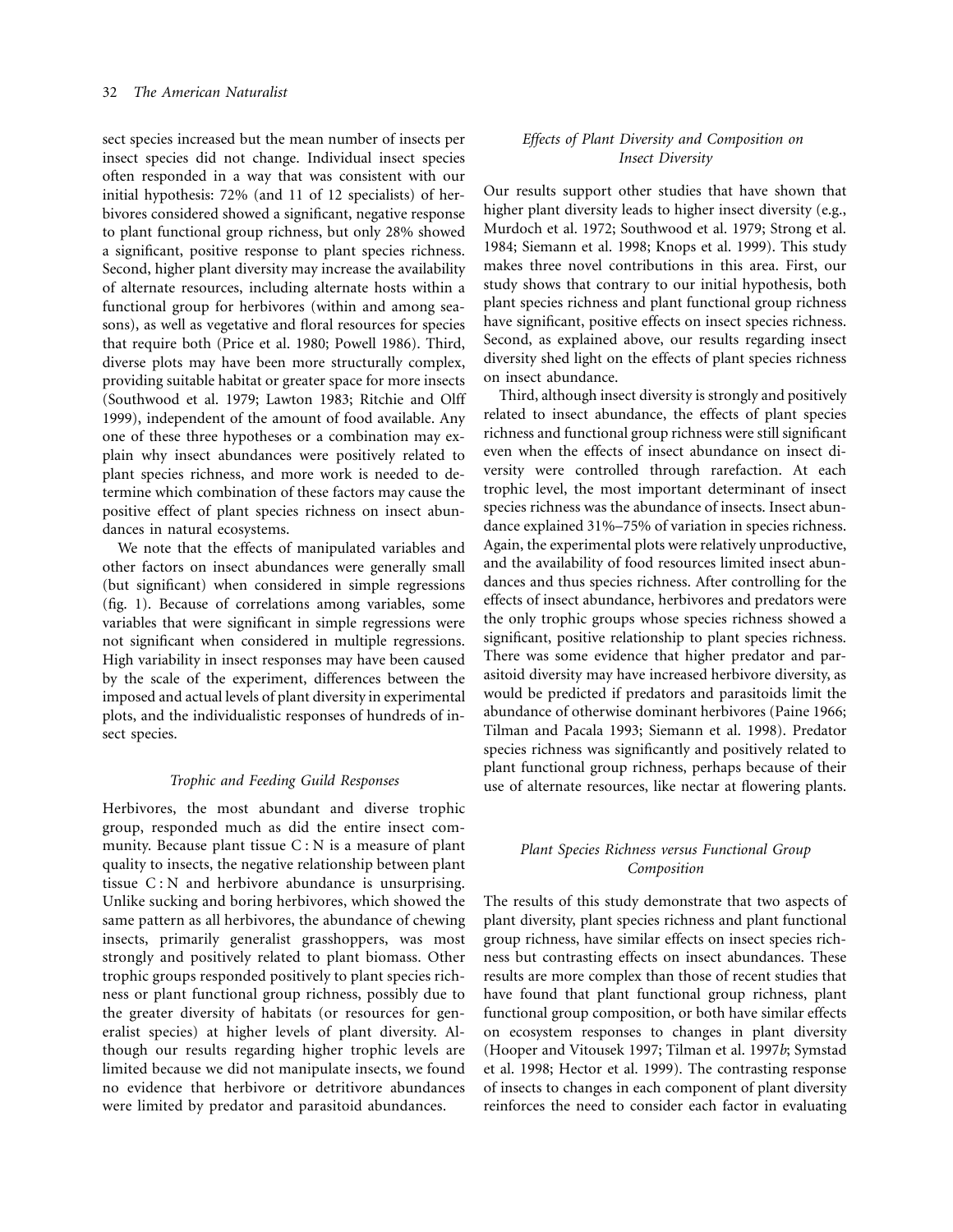how loss of biodiversity affects community or ecosystem properties.

Our study supports previous results showing that the diversity of insects is related to the diversity of their resources (e.g., Murdoch et al. 1972; Southwood et al. 1979; Strong et al. 1984; Siemann et al. 1998; Knops et al. 1999). Our results are also consistent with previous studies of insect abundances in monoculture and polyculture, but they differ in emphasis. In previous studies, diverse treatments contained a small number of functionally disparate plant species. Herbivore abundances in agricultural monocultures were typically compared with diverse plant communities that included weeds or hedgerows, or intercropping systems that combined species as functionally diverse as corn, squash, and beans (Risch 1981). In such systems, changes in plant functional group composition may have been the most important factor causing lower insect abundances at higher plant diversity. In natural ecosystems, much diversity is attributable to the presence of many functionally redundant species (e.g., Naeem and Li 1997; Naeem 1998). At Cedar Creek, for instance, the diversity of prairies and savannas is determined to a great extent by the diversity of forbs. Our results that plant species richness and plant composition influence insect abundances extend findings from previous studies and demonstrate that plant diversity influences insect communities in ways that were not previously detected in agricultural systems.

### **Acknowledgments**

We thank C. Bach, S. Hobbie, and T. Miller for comments and D. Bosanko, C. Bristow, O. Damon, D. Krueger, C. Lehman, T. Mielke, S. Naeem, and the Cedar Creek interns for assistance with the experiment. This work was supported by National Science Foundation grants DEB-9411972 and DEB-9629566 and the Andrew Mellon Foundation.

#### **Literature Cited**

- Aarssen, L. W. 1997. High productivity in grassland ecosystems: effected by species diversity or productive species? Oikos 80:183–184.
- Andow, D. A. 1990. Population dynamics of an insect herbivore in simple and diverse habitats. Ecology 71: 1006–1017.
- ———. 1991. Vegetational diversity and arthropod population response. Annual Review of Entomology 36: 561–586.
- Bach, C. E. 1980*a*. Effects of plant density and diversity on the population dynamics of a specialist herbivore, the striped cucumber beetle, *Acalymma vittata* (Fab.). Ecology 61:1515–1530.

———. 1980*b*. Effects of plant diversity and time of col-

onization on an herbivore-plant interaction. Oecologia (Berlin) 44:319–326.

- ———. 1984. Plant spatial pattern and herbivore population dynamics: plant factors affecting the movement patterns of a tropical cucurbit specialist (*Acalymma innubum*). Ecology 65:175–190.
- Boutton, T. W., G. N. Cameron, and B. N. Smith. 1978. Insect herbivory on  $C_3$  and  $C_4$  grasses. Oecologia (Berlin) 36:21–32.
- Brodbeck, B., and D. Strong. 1987. Amino acid nutrition of herbivorous insects and stress to host plants. Pages 347–364 *in* P. Barbosa and J. C. Schultz, eds. Insect outbreaks. Academic Press, New York.
- Brown, B. J., and J. J. Ewel. 1987. Herbivory in complex and simple tropical successional ecosystems. Ecology 68: 108–116.
- Brown, V. K., and T. R. E. Southwood. 1983. Trophic diversity, niche breadth and generation times of exopterygote insects in a secondary succession. Oecologia (Berlin) 56:220–225.
- Caswell, H., F. Reed, S. N. Stephenson, and P. A. Werner. 1973. Photosynthetic pathways and selective herbivory: a hypothesis. American Naturalist 107:465–480.
- Chapin, F. C., III, B.-H. M. Syndonia, S. E. Hobbie, and H. Zhong. 1996. Plant functional types as predictors of transient responses of arctic vegetation to global change. Journal of Vegetation Science 7:347–358.
- Elmstrom, K. M., D. A. Andow, and W. W. Barclay. 1988. Flea beetle movement in a broccoli monoculture and diculture. Environmental Entomology 17:299–305.
- Elton, C. S. 1958. The ecology of invasions by animals and plants. Methuen, London.
- Freund, R. J., and R. C. Littell. 1991. SAS system for regression. 2d ed. SAS Institute, Cary, N.C.
- Gotelli, N. J., and G. L. Entsminger. 2000. EcoSim: null models software for ecology. Version 5.0. Acquired Intelligence & Kesey-Bear, Burlington, Vt. http://homepages.together.net/˜gentsmin/ecosim.htm.
- Haddad, N. M., J. Haarstad, and D. Tilman. 2000. Effects of long-term nitrogen loading on grassland insect communities. Oecologia (Berlin) 124:73–84.
- Hector, A. 1998. The effect of diversity on productivity: detecting the role of species complementarity. Oikos 82: 597–599.
- Hector, A., B. Schmid, C. Beierkuhnlein, M. C. Caldeira, M. Diemer, P. G. Dimitrakopoulos, J. A. Finn, et al. 1999. Plant diversity and productivity experiments in European grasslands. Science (Washington, D.C.) 286:1123–1127.
- Hodgson, J. G., K. Thompson, P. J. Wilson, and A. Bogaard. 1998. Does biodiversity determine ecosystem function? the Ecotron experiment reconsidered. Functional Ecology 12:843–848.
- Hooper, D. U., and P. M. Vitousek. 1997. The effects of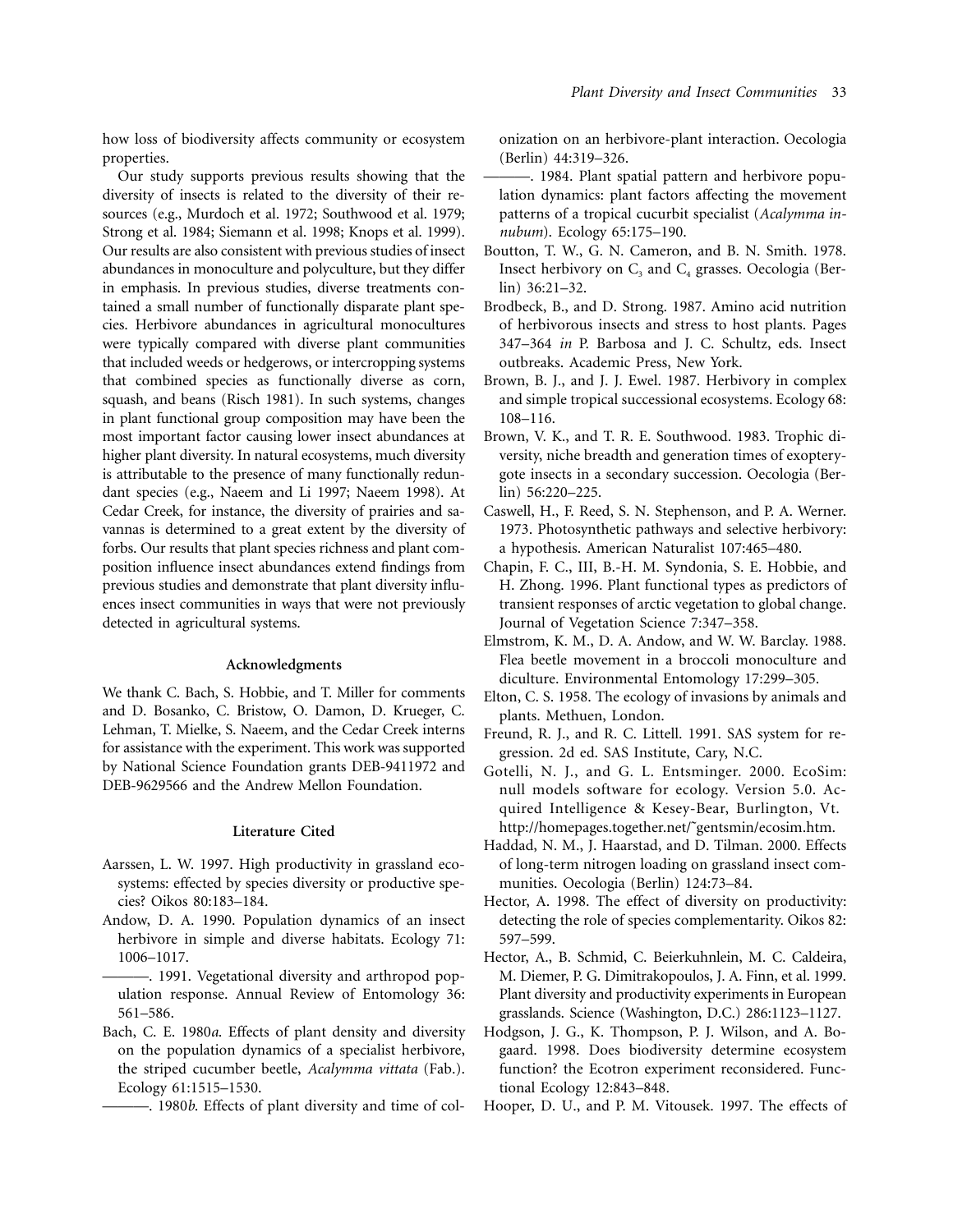plant composition and diversity on ecosystem processes. Science (Washington, D.C.) 277:1302–1305.

- ———. 1998. Effects of plant composition and diversity on nutrient cycling. Ecological Monographs 68:121–149.
- Hunter, M. D., and P. W. Price. 1992. Playing chutes and ladders: heterogeneity and the relative roles of bottomup and top-down forces in natural communities. Ecology 73:724–732.
- Huston, M. A. 1997. Hidden treatments in ecological experiments: re-evaluating the ecosystem function of biodiversity. Oecologia (Berlin) 108:449–460.
- Kareiva, P. M. 1983. Influence of vegetation texture on herbivore populations: resource concentration and herbivore movement. Pages 259–289 *in* R. F. Denno and M. S. McClure, eds. Variable plants and herbivores in natural and managed systems. Academic Press, New York.

-. 1985. Finding and losing host plants by *Phyllotreta*: patch size and surrounding habitat. Ecology 66: 1809–1816.

- Knops, J. M. H., D. Tilman, N. M. Haddad, S. Naeem, C. E. Mitchell, J. Haarstad, M. E. Ritchie, et al. 1999. Effects of plant species richness on invasion dynamics, disease outbreaks, and insect abundances and diversity. Ecology Letters 2:286–293.
- Kroh, G. C. 1978. Insect response to mixture and monoculture patches of Michigan old-field annual herbs. Oecologia (Berlin) 31:269–275.
- Lawton, J. H. 1983. Plant architecture and the diversity of phytophagous insects. Annual Review of Entomology 28:23–39.
- Lawton, J. H., S. Naeem, L. J. Thompson, A. Hector, and M. J. Crawley. 1998. Biodiversity and ecosystem function: getting the Ecotron experiment in its correct context. Functional Ecology 12:848–852.
- Loreau, M. 1998. Separating sampling and other effects in biodiversity experiments. Oikos 82:600–602.
- Mattson, W. J. 1980. Herbivory in relation to plant nitrogen content. Annual Review of Ecology and Systematics 11:119–161.
- Murdoch, W., F. Evans, and C. Peterson. 1972. Diversity and pattern in plants and insects. Ecology 53:819–829.
- Naeem, S. 1998. Species redundancy and ecosystem reliability. Conservation Biology 12:39–45.
- Naeem, S., and S. Li. 1997. Biodiversity enhances ecosystem reliability. Nature (London) 390:507–509.
- Naeem, S., L. J. Thompson, S. P. Lawler, J. H. Lawton, and R. M. Woodfin. 1994. Declining biodiversity can alter the performance of ecosystems. Nature (London) 368:734–737.
- Nordin, A., T. Nasholm, and L. Ericson. 1998. Effects of simulated N deposition on understorey vegetation of a boreal coniferous forest. Functional Ecology 12:691–699.
- Paine, R. 1966. Food web complexity and species diversity. American Naturalist 100:65–75.
- Pimentel, D. 1961. Species diversity and insect population outbreaks. Annals of the Entomological Society of America 54:76–86.
- Pinder, J. E., III, and G. C. Kroh. 1987. Insect herbivory and photosynthetic pathways in old-field ecosystems. Ecology 68:254–259.
- Powell, W. 1986. Enhancing parasitoid activity in crops. Pages 319–340 *in* J. Waage and D. Greathead, eds. Insect parasitoids. Academic Press, London.
- Power, M. E. 1992. Top-down and bottom-up forces in food webs: do plants have primacy? Ecology 73:733–746.
- Prestidge, R. A. 1982. The influence of nitrogenous fertilizer on the grassland Auchenorrhyncha (Homoptera). Journal of Applied Ecology 19:735–749.
- Prestidge, R. A., and S. McNeill. 1983. Nitrogen in the ecology of grassland Auchenorrhyncha. Pages 257–281 *in* J. A. Lee, S. McNeill, and I. H. Rorison, eds. Nitrogen as an ecological factor. Blackwell Scientific, London.
- Price, P. W., C. E. Bouton, P. Gross, B. A. McPheron, J. N. Thompson, and A. E. Weis. 1980. Interactions among three trophic levels: influence of plants on interactions between insect herbivores and natural enemies. Annual Review of Ecology and Systematics 11:41–65.
- Risch, S. J. 1981. Insect herbivore abundances in tropical monocultures and polycultures: an experimental test of two hypotheses. Ecology 62:1325–1340.
- Risch, S. J., D. Andow, and M. A. Altieri. 1983. Agroecosystem diversity and pest control: data, tentative conclusions, and new research directions. Environmental Entomology 12:625–629.
- Ritchie, M. E. 2000. Nitrogen limitation and trophic versus abiotic influences on insect herbivores in a temperate grassland. Ecology 81:1601–1612.
- Ritchie, M. E., and H. Olff. 1999. Spatial scaling laws yield a synthetic theory of biodiversity. Nature (London) 400: 557–560.
- Root, R. B. 1973. Organization of a plant-arthropod association in simple and diverse habitats: the fauna of collards (*Brassica oleraceae*). Ecological Monographs 43: 95–124.
- Siemann, E., D. Tilman, and J. Haarstad. 1996. Insect species diversity, abundance and body size relationships. Nature (London) 380:704–706.
- Siemann, E., J. Haarstad, and D. Tilman. 1997. Short-term and long-term effects of burning on oak savanna arthropods. American Midland Naturalist 137:349–361.
- Siemann, E., D. Tilman, J. Haarstad, and M. Ritchie. 1998. Experimental tests of the dependence of arthropod diversity on plant diversity. American Naturalist 152: 738–750.
- Southwood, T. R. E., V. K. Brown, and P. M. Reader. 1979.